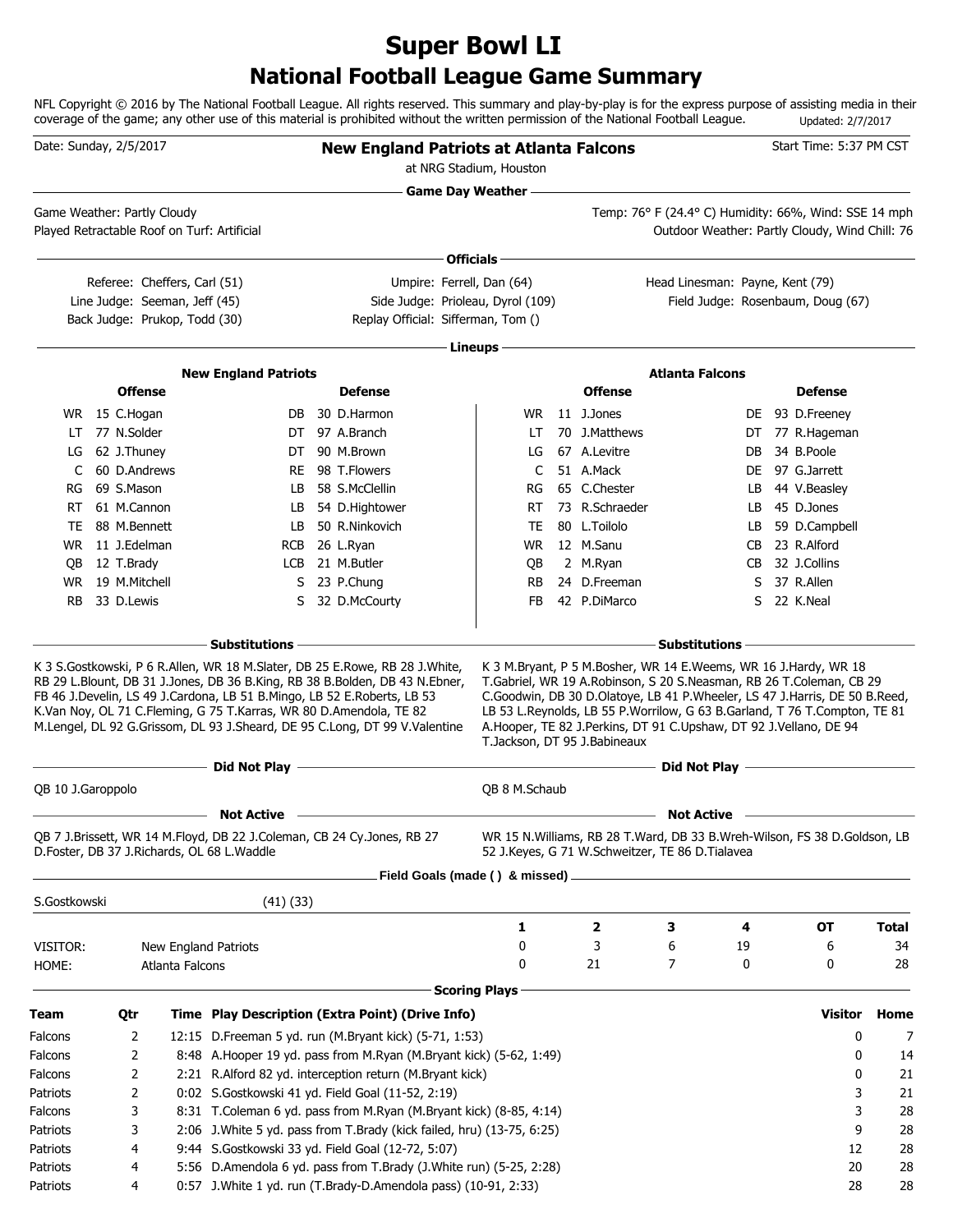# **National Football League Game Summary Super Bowl LI**

NFL Copyright © 2016 by The National Football League. All rights reserved. This summary and play-by-play is for the express purpose of assisting media in their coverage of the game; any other use of this material is prohibited without the written permission of the National Football League. Updated: 2/7/2017

Paid Attendance: 70,807 Time: 3:47 Patriots 5 11:02 J. White 2 yd. run (8-75, 3:58) (8-75, 3:58) 34 28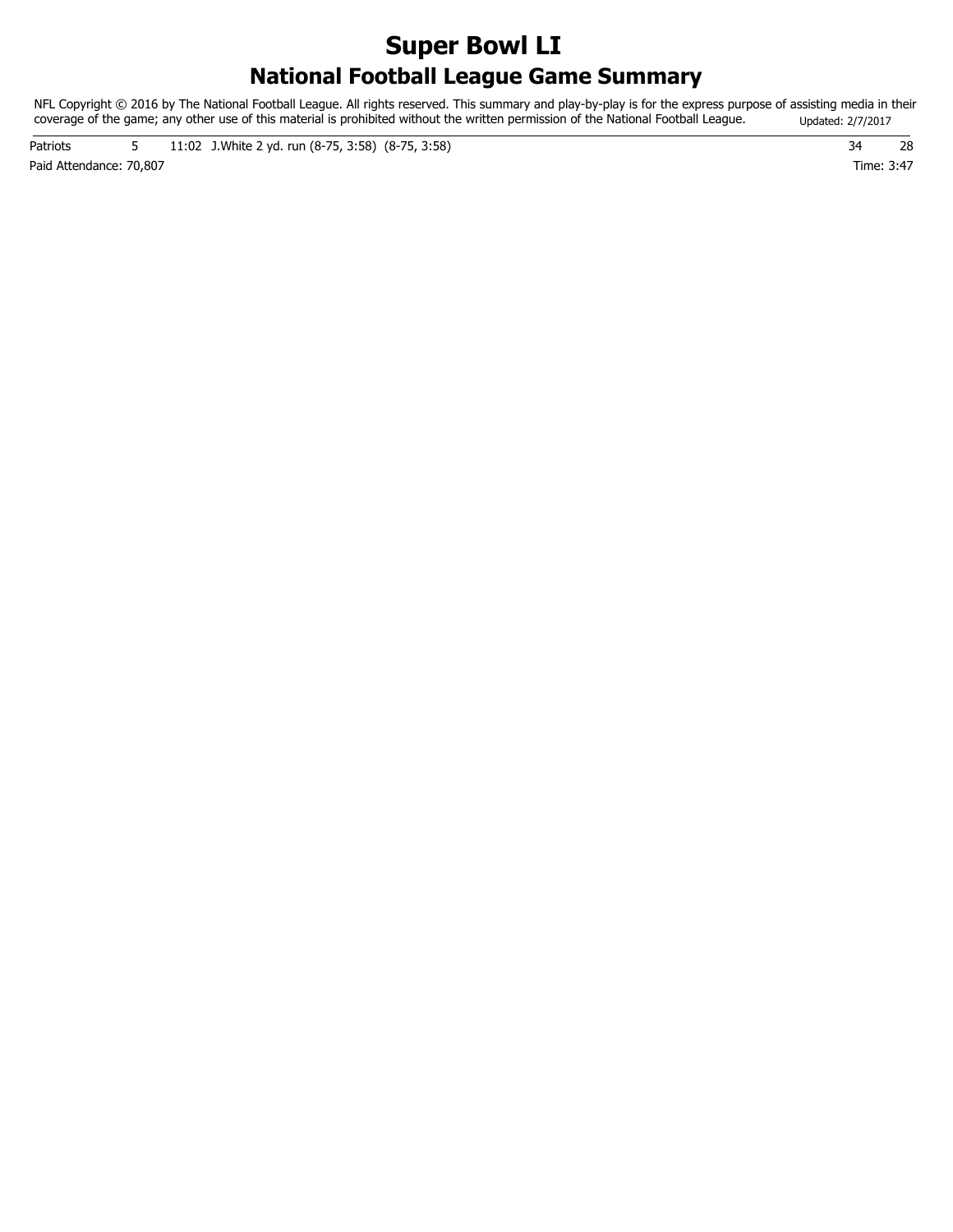# **Final Individual Statistics**

|                             | <b>New England Patriots</b> |              |                |                |              | <b>Atlanta Falcons</b> |                    |                     |    |                        |     |                |                |             |            |                |                |
|-----------------------------|-----------------------------|--------------|----------------|----------------|--------------|------------------------|--------------------|---------------------|----|------------------------|-----|----------------|----------------|-------------|------------|----------------|----------------|
| <b>RUSHING</b>              |                             |              | <b>ATT</b>     | <b>YDS</b>     | <b>AVG</b>   | LG                     | TD                 | <b>RUSHING</b>      |    |                        |     |                | <b>ATT</b>     | <b>YDS</b>  | <b>AVG</b> | LG             | TD             |
| L.Blount                    |                             |              | 11             | 31             | 2.8          | 9                      | 0                  | D.Freeman           |    |                        |     |                | 11             | 75          | 6.8        | 37             | $\mathbf{1}$   |
| J.White                     |                             |              | 6              | 29             | 4.8          | 10                     | 2                  | T.Coleman           |    |                        |     |                | $\overline{7}$ | 29          | 4.1        | 9              | 0              |
| D.Lewis                     |                             |              | 6              | 27             | 4.5          | 13                     | 0                  |                     |    |                        |     |                |                |             |            |                |                |
| T.Brady                     |                             |              | 1              | 15             | 15.0         | 15                     | 0                  |                     |    |                        |     |                |                |             |            |                |                |
| J.Edelman                   |                             |              | 1              | $\overline{2}$ | 2.0          | 2                      | 0                  |                     |    |                        |     |                |                |             |            |                |                |
| Total                       |                             |              | 25             | 104            | 4.2          | 15                     | 2                  | Total               |    |                        |     |                | 18             | 104         | 5.8        | 37             | 1              |
| <b>PASSING</b>              | ATT                         | <b>CMP</b>   | <b>YDS</b>     | SK/YD TD       |              | LG IN                  | RT                 | <b>PASSING</b>      |    |                        | ATT | <b>CMP</b>     | <b>YDS</b>     | SK/YD TD    |            | LG IN          | RT             |
| T.Brady                     | 62                          | 43           | 466            | 5/24           | 2            | 28<br>1                | 95.2               | M.Ryan              |    |                        | 23  | 17             | 284            | 5/44        | 2          | 39<br>0        | 144.1          |
| J.Edelman                   | 1                           | 0            | 0              | 0/0            | 0            | 0<br>0                 | 39.6               |                     |    |                        |     |                |                |             |            |                |                |
| Total                       | 63                          | 43           | 466            | 5/24           | 2            | 28<br>1                | 93.8               | Total               |    |                        | 23  | 17             | 284            | 5/44        | 2          | 39<br>0        | 144.1          |
| <b>PASS RECEIVING</b>       |                             | <b>TAR</b>   | <b>REC</b>     | <b>YDS</b>     | <b>AVG</b>   | LG                     | TD                 |                     |    | <b>PASS RECEIVING</b>  |     | <b>TAR</b>     | <b>REC</b>     | <b>YDS</b>  | <b>AVG</b> | LG             | <b>TD</b>      |
| J.White                     |                             | 16           | 14             | 110            | 7.9          | 28                     | 1                  | J.Jones             |    |                        |     | 4              | 4              | 87          | 21.8       | 27             | 0              |
| D.Amendola                  |                             | 11           | 8              | 78             | 9.8          | 20                     | 1                  | T.Gabriel           |    |                        |     | 5              | 3              | 76          | 25.3       | 35             | 0              |
| M.Mitchell                  |                             | 7            | 6              | 70             | 11.7         | 18                     | 0                  | A.Hooper            |    |                        |     | 6              | 3              | 32          | 10.7       | 19             | 1              |
| J.Edelman                   |                             | 13           | 5              | 87             | 17.4         | 27                     | 0                  | D.Freeman           |    |                        |     | 2              | 2              | 46          | 23.0       | 39             | 0              |
| M.Bennett                   |                             | 6            | 5              | 62             | 12.4         | 25                     | 0                  | M.Sanu              |    |                        |     | $\overline{2}$ | 2              | 25          | 12.5       | 13             | 0              |
| C.Hogan                     |                             | 7            | $\overline{4}$ | 57             | 14.3         | 18                     | 0                  | P.DiMarco           |    |                        |     | $\overline{2}$ | $\overline{2}$ | 12          | 6.0        | 10             | 0              |
| D.Lewis                     |                             | 3            | 1              | 2              | 2.0          | $\overline{2}$         | 0                  | T.Coleman           |    |                        |     | 1              | $\mathbf{1}$   | 6           | 6.0        | 6              | $\mathbf{1}$   |
| Total                       |                             | 63           | 43             | 466            | 10.8         | 28                     | 2                  | Total               |    |                        |     | 22             | 17             | 284         | 16.7       | 39             | $\overline{2}$ |
| <b>INTERCEPTIONS</b>        |                             |              | <b>NO</b>      | <b>YDS</b>     | <b>AVG</b>   | LG                     | TD                 |                     |    | <b>INTERCEPTIONS</b>   |     |                | <b>NO</b>      | <b>YDS</b>  | <b>AVG</b> | LG             | <b>TD</b>      |
|                             |                             |              |                |                |              |                        |                    | R.Alford            |    |                        |     |                | 1              | 82          | 82.0       | 82             | 1              |
| Total                       |                             |              | 0              | 0              | 0            | 0                      | 0                  | Total               |    |                        |     |                | 1              | 82          | 82.0       | 82             | 1              |
| <b>PUNTING</b>              | NO                          | <b>YDS</b>   | <b>AVG</b>     | <b>NET</b>     | ΤВ           | <b>IN20</b>            | LG                 | <b>PUNTING</b>      |    |                        | NO  | <b>YDS</b>     | <b>AVG</b>     | <b>NET</b>  | ΤВ         | <b>IN20</b>    | LG             |
| R.Allen                     | 4                           | 166          | 41.5           | 41.5           | 0            | 3                      | 51                 | M.Bosher            |    |                        | 6   | 282            | 47.0           | 40.5        | 0          | 4              | 56             |
| Total                       | 4                           | 166          | 41.5           | 41.5           | 0            | 3                      | 51                 | Total               |    |                        | 6   | 282            | 47.0           | 40.5        | 0          | 4              | 56             |
| <b>PUNT RETURNS</b>         |                             | NO           | <b>YDS</b>     | <b>AVG</b>     | <b>FC</b>    | LG                     | TD                 | <b>PUNT RETURNS</b> |    |                        |     | <b>NO</b>      | <b>YDS</b>     | <b>AVG</b>  | FC         | LG             | <b>TD</b>      |
| J.Edelman                   |                             | 3            | 40             | 13.3           | 2            | 26                     | 0                  | E.Weems             |    |                        |     | 1              | 0              | 0.0         | 2          | 0              | $\mathbf 0$    |
| P.Chung                     |                             | 1            | -1             | $-1.0$         | 0            | -1                     | 0                  | [DOWNED]            |    |                        |     | 1              | 0              | 0.0         | 0          | $\mathbf 0$    | 0              |
| Total                       |                             | 4            | 39             | 9.8            | 2            | 26                     | 0                  | Total               |    |                        |     | $\mathbf{1}$   | 0              | 0.0         | 2          | $\mathbf 0$    | 0              |
| <b>KICKOFF RETURNS</b>      |                             | NO           | <b>YDS</b>     | <b>AVG</b>     | <b>FC</b>    | LG                     | TD                 |                     |    | <b>KICKOFF RETURNS</b> |     | <b>NO</b>      | <b>YDS</b>     | <b>AVG</b>  | FC         | LG             | <b>TD</b>      |
| D.Lewis                     |                             | $\mathbf{1}$ | 20             | 20.0           | 0            | $20\,$                 | $\boldsymbol{0}$   | E.Weems             |    |                        |     | $\overline{2}$ | 25             | 12.5        | 0          | 14             | 0              |
| [TOUCHBACK]                 |                             | 5            | 0              | 0.0            | 0            | 0                      | 0                  | J.Hardy             |    |                        |     | 2              | 17             | 8.5         | 0          | 10             | 0              |
|                             |                             |              |                |                |              |                        |                    | P.DiMarco           |    |                        |     | $\mathbf{1}$   | $\mathbf 0$    | 0.0         | 0          | 0              | 0              |
| Total                       |                             | $\mathbf{1}$ | 20             | 20.0           | 0            | 20                     | 0                  | Total               |    |                        |     | 5              | 42             | 8.4         | 0          | 14             | 0              |
| <b>New England Patriots</b> |                             |              |                |                |              |                        |                    |                     |    |                        |     |                |                |             |            |                |                |
| <b>FUMBLES</b>              |                             |              |                |                | FUM LOST     |                        | <b>OWN-REC YDS</b> |                     | TD | <b>FORCED</b>          |     | <b>OPP-REC</b> | <b>YDS</b>     | <b>TD</b>   |            | <b>OUT-BDS</b> |                |
| L.Blount                    |                             |              |                | $\mathbf{1}$   | $\mathbf{1}$ |                        | 0                  | $\mathbf 0$         | 0  | 0                      |     | 0              | 0              | 0           |            | 0              |                |
| D.Hightower                 |                             |              |                | 0              | 0            |                        | 0                  | 0                   | 0  | 1                      |     | 0              | 0              | 0           |            | 0              |                |
| A.Branch                    |                             |              |                | 0              | 0            |                        | 0                  | 0                   | 0  | 0                      |     | 1              | 0              | 0           |            | 0              |                |
| Total                       |                             |              |                | $\mathbf{1}$   | 1            |                        | 0                  | 0                   | 0  | 1                      |     | $\mathbf{1}$   | 0              | 0           |            | 0              |                |
| <b>Atlanta Falcons</b>      |                             |              |                |                |              |                        |                    |                     |    |                        |     |                |                |             |            |                |                |
| <b>FUMBLES</b>              |                             |              |                |                | FUM LOST     |                        | <b>OWN-REC YDS</b> |                     | TD | <b>FORCED</b>          |     | <b>OPP-REC</b> | <b>YDS</b>     | TD          |            | <b>OUT-BDS</b> |                |
| M.Ryan                      |                             |              |                | $\mathbf{1}$   | $\mathbf{1}$ |                        | 0                  | 0                   | 0  | 0                      |     | 0              | 0              | $\mathbf 0$ |            | 0              |                |
| D.Jones                     |                             |              |                | 0              | 0            |                        | 0                  | 0                   | 0  | 1                      |     | 0              | 0              | 0           |            | 0              |                |
| R.Alford                    |                             |              |                | 0              | 0            |                        | 0                  | 0                   | 0  | 0                      |     | 1              | 0              | 0           |            | 0              |                |
| Total                       |                             |              |                | 1              | 1            |                        | 0                  | 0                   | 0  | 1                      |     | $\mathbf{1}$   | 0              | 0           |            | 0              |                |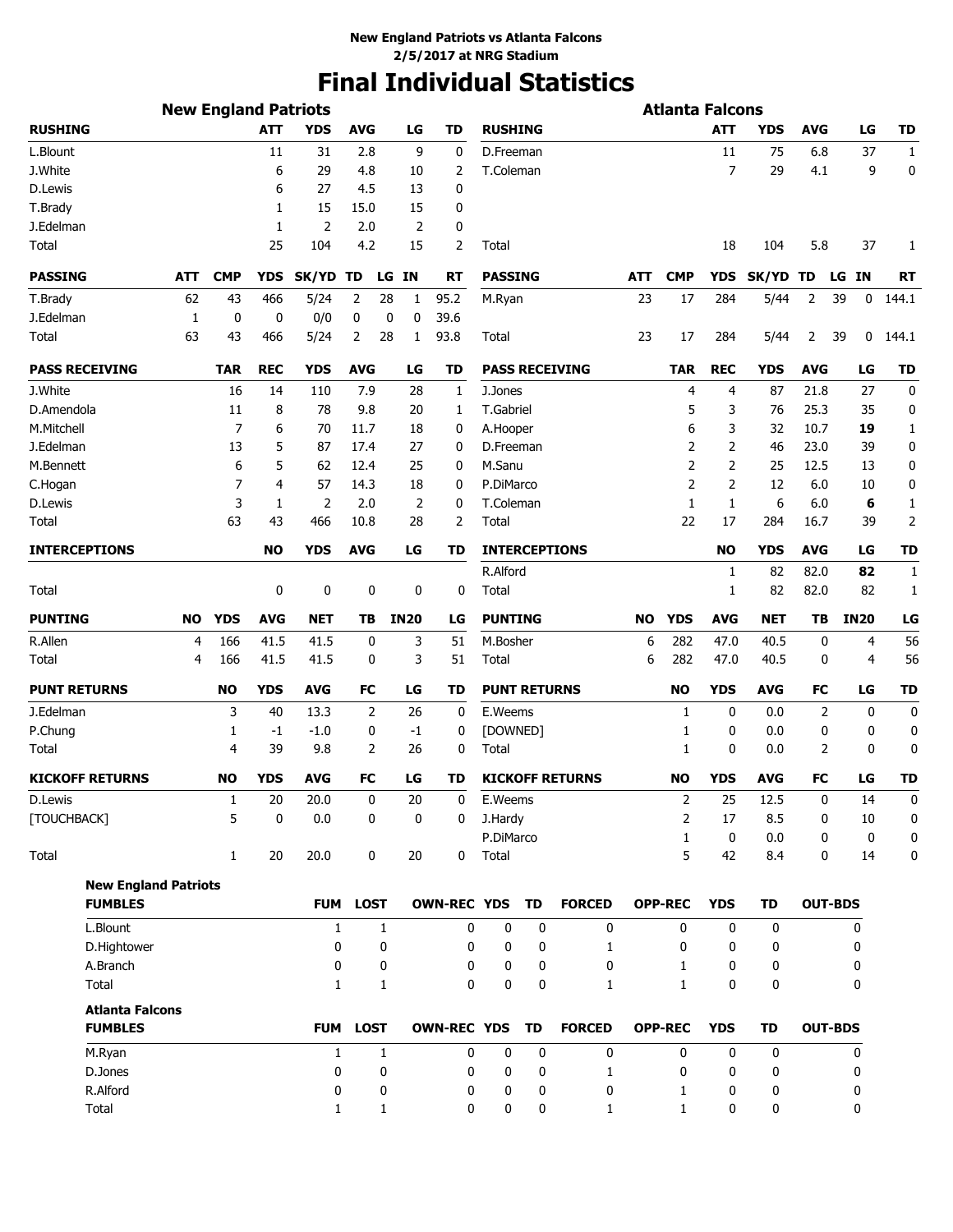# **Final Team Statistics**

|                                                      | <b>Visitor</b>  | Home           |
|------------------------------------------------------|-----------------|----------------|
|                                                      | <b>Patriots</b> | <b>Falcons</b> |
| <b>TOTAL FIRST DOWNS</b>                             | 37              | 17             |
| By Rushing                                           | $\overline{7}$  | 3              |
| By Passing                                           | 26              | 13             |
| By Penalty                                           | 4               | $\mathbf{1}$   |
| THIRD DOWN EFFICIENCY                                | 7-14-50%        | $1 - 8 - 13%$  |
| <b>FOURTH DOWN EFFICIENCY</b>                        | 1-1-100%        | $0 - 0 - 0%$   |
| <b>TOTAL NET YARDS</b>                               | 546             | 344            |
| Total Offensive Plays (inc. times thrown passing)    | 93              | 46             |
| Average gain per offensive play                      | 5.9             | 7.5            |
| <b>NET YARDS RUSHING</b>                             | 104             | 104            |
| <b>Total Rushing Plays</b>                           | 25              | 18             |
| Average gain per rushing play                        | 4.2             | 5.8            |
| Tackles for a loss-number and yards                  | $1 - 1$         | $3 - 7$        |
| <b>NET YARDS PASSING</b>                             | 442             | 240            |
| Times thrown - yards lost attempting to pass         | $5 - 24$        | $5 - 44$       |
| Gross yards passing                                  | 466             | 284            |
| <b>PASS ATTEMPTS-COMPLETIONS-HAD INTERCEPTED</b>     | $63 - 43 - 1$   | $23 - 17 - 0$  |
| Avg gain per pass play (inc.# thrown passing)        | 6.5             | 8.6            |
| <b>KICKOFFS Number-In End Zone-Touchbacks</b>        | $6 - 1 - 0$     | $6 - 6 - 5$    |
| <b>PUNTS Number and Average</b>                      | 4-41.5          | $6 - 47.0$     |
| <b>Had Blocked</b>                                   | 0               | 0              |
| <b>FGs - PATs Had Blocked</b>                        | $0 - 0$         | $0 - 0$        |
| <b>Net Punting Average</b>                           | 41.5            | 40.5           |
| <b>TOTAL RETURN YARDAGE (Not Including Kickoffs)</b> | 39              | 82             |
| No. and Yards Punt Returns                           | 4-39            | $1 - 0$        |
| No. and Yards Kickoff Returns                        | $1 - 20$        | $5 - 42$       |
| No. and Yards Interception Returns                   | $0 - 0$         | $1 - 82$       |
| <b>PENALTIES Number and Yards</b>                    | $4 - 23$        | $9 - 65$       |
| <b>FUMBLES Number and Lost</b>                       | $1 - 1$         | $1 - 1$        |
| <b>TOUCHDOWNS</b>                                    | 4               | 4              |
| Rushing                                              | 2               | 1              |
| Passing                                              | 2               | 2              |
| Interceptions                                        | $\mathbf 0$     | 1              |
| <b>EXTRA POINTS Made-Attempts</b>                    | $2 - 3$         | $4 - 4$        |
| Kicking Made-Attempts                                | $0 - 1$         | $4 - 4$        |
| Passing Made-Attempts                                | $1 - 1$         | $0-0$          |
| <b>Rushing Made-Attempts</b>                         | $1 - 1$         | $0-0$          |
| <b>FIELD GOALS Made-Attempts</b>                     | $2 - 2$         | $0 - 0$        |
| <b>RED ZONE EFFICIENCY</b>                           | 4-6-67%         | 3-3-100%       |
| <b>GOAL TO GO EFFICIENCY</b>                         | 3-4-75%         | 1-1-100%       |
| <b>SAFETIES</b>                                      | 0               | 0              |
| <b>FINAL SCORE</b>                                   | 34              |                |
|                                                      |                 | 28             |
| <b>TIME OF POSSESSION</b>                            | 40:31           | 23:27          |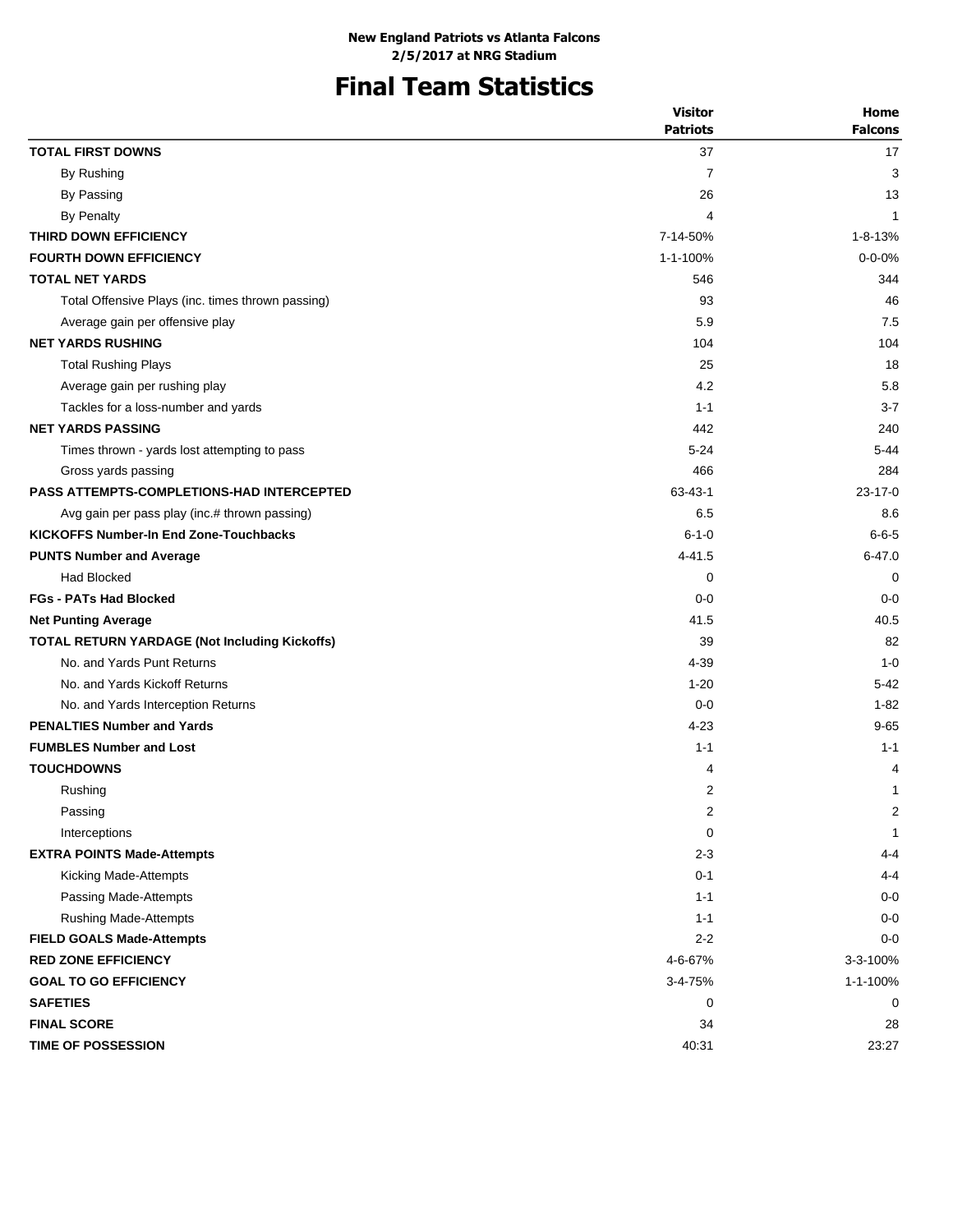# **Ball Possession And Drive Chart**

**New England Patriots**

| #  | Time<br>Recd | Time<br>Lost | <b>Time How Ball</b><br><b>Poss Obtained</b> | <b>Drive</b><br>Began | #<br><b>Play</b> | Yds<br>Gain | Yds<br>Pen | Net<br>Yds | 1st<br>Down | Last<br><b>Scrm</b> | <b>How Given</b><br>Up |
|----|--------------|--------------|----------------------------------------------|-----------------------|------------------|-------------|------------|------------|-------------|---------------------|------------------------|
|    | 15:00        | 13:37        | 1:23 Kickoff                                 | <b>NE 25</b>          | 3                | 9           | 0          | 9          | 0           | NE 34               | Punt                   |
|    | 10:28        | 5:08         | 5:20 Punt                                    | <b>NE 10</b>          | 9                | 41          | 0          | 41         | 3           | <b>ATL 49</b>       | Punt                   |
| 3  | 1:36         | 14:08        | 2:28 Punt                                    | <b>NE 18</b>          | 5                | 53          | 0          | 53         | 2           | <b>ATL 33</b>       | Fumble                 |
|    | 12:15        | 10:37        | 1:38 Kickoff                                 | NE 16                 | 3                | 8           | 0          | 8          | 0           | <b>NE 24</b>        | Punt                   |
| 5  | 8:48         | 2:21         | 6:27 Kickoff                                 | <b>NE 25</b>          | 12               | 37          | 15         | 52         | 5           | <b>ATL 23</b>       | Interception           |
| 6  | 2:21         | 0:02         | 2:19 Kickoff                                 | <b>NE 25</b>          | 11               | 62          | $-10$      | 52         | 3           | * ATL 23            | Field Goal             |
|    | 13:07        | 12:45        | $0:22$ Punt                                  | <b>NF 47</b>          | 3                | $-2$        | 0          | $-2$       | 0           | <b>NE 45</b>        | Punt                   |
| 8  | 8:31         | 2:06         | 6:25 Kickoff                                 | <b>NE 25</b>          | 13               | 75          | 0          | 75         | 5           | $*$ ATL 5           | Touchdown              |
| 9  | 14:51        | 9:44         | 5:07 Punt                                    | <b>NE 13</b>          | 12               | 72          | 0          | 72         | 4           | * ATL 15            | Field Goal             |
| 10 | 8:24         | 5:56         | 2:28 Fumble                                  | <b>ATL 25</b>         | 5                | 25          | 0          | 25         | 2           | $*$ ATL 6           | Touchdown              |
| 11 | 3:30         | 0:57         | 2:33 Punt                                    | NE <sub>9</sub>       | 10               | 91          | 0          | 91         | 6           | $*$ ATL 1           | Touchdown              |
| 12 | 0:03         | 0:00         | 0:03 Punt                                    | NE 35                 |                  | 13          | 0          | 13         | 1           | <b>NE 35</b>        | End of Half            |
| 13 | 15:00        | 11:02        | 3:58 Kickoff                                 | <b>NE 25</b>          | 8                | 62          | 13         | 75         | 6           | $*$ ATL 2           | Touchdown              |
|    |              |              |                                              |                       |                  |             |            |            |             |                     |                        |

(348) Average NE 27

**\* inside opponent's 20 Time of Possession by Quarter Visitor 1st 2nd 3rd 4th OT Total** 8:19 11:16 6:47 10:11 3:58 40:31 (228) Average ATL 23 New England Patriots **Time Recd Time Lost Time How Ball Poss Obtained Drive Began # Play Yds Pen Net Yds Yds Gain 1st Down Last Scrm How Given Up # Atlanta Falcons** 1 13:37 10:28 3:09 Punt ATL 8 4 32 0 32 1 ATL 40 Punt 2 5:08 1:36 3:32 Punt ATL 12 5 24 0 24 1 ATL 36 Punt 3 14:08 12:15 1:53 Fumble ATL 29 5 71 0 71 4 \* NE 5 Touchdown 4 10:37 8:48 1:49 Punt ATL 38 5 62 0 62 3 \* NE 19 Touchdown 5 0:02 0:00 0:02 Kickoff 0 0 0 0 0 End of Half 6 15:00 13:07 1:53 Kickoff ATL 19 3 4 0 4 0 ATL 23 Punt 7 12:45 8:31 4:14 Punt ATL 15 8 82 3 85 5 \* NE 6 Touchdown 8 2:06 14:51 2:15 Kickoff NE 41 3 0 -15 -15 0 ATL 44 Punt 9 9:44 8:24 1:20 Kickoff ATL 27 3 -2 0 -2 0 ATL 36 Fumble 10 5:56 3:30 2:26 Kickoff ATL 10 6 55 -10 45 2 NE 45 Punt 11 0:57 0:03 0:54 Kickoff ATL 11 4 16 0 16 1 ATL 27 Punt

6:41

| Home | Atlanta Falcons |
|------|-----------------|
|      |                 |

**Kickoff Drive No.-Start Average**

3:44 8:13 4:49 0:00 23:27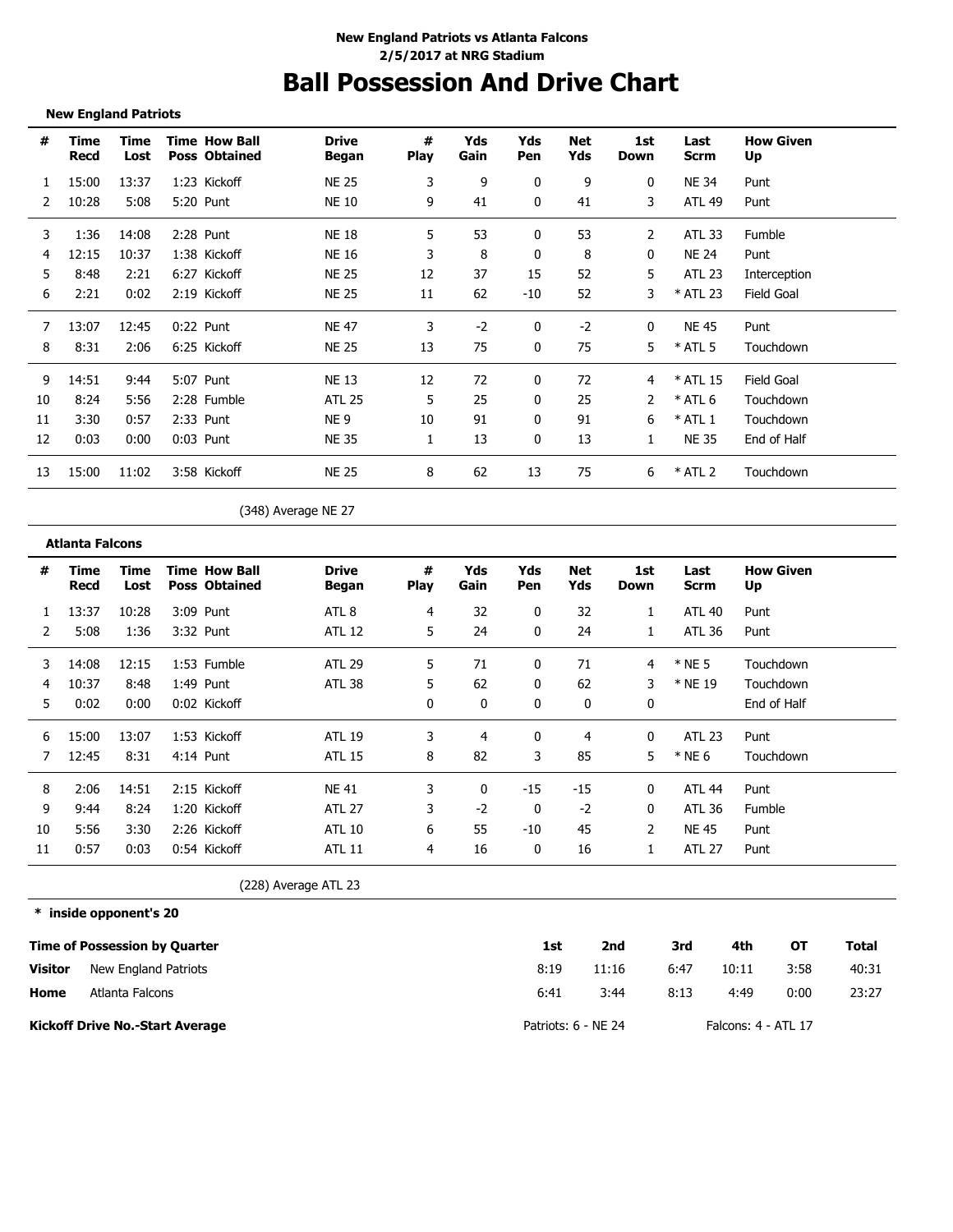# **Final Defensive Statistics**

| <b>New England Patriots</b> |                |              |                |           | <b>Regular Defensive Plays</b> |            |      |           |              |              |           |            | <b>Special Teams</b> |    |           |           |            | <b>Misc</b> |    |           |
|-----------------------------|----------------|--------------|----------------|-----------|--------------------------------|------------|------|-----------|--------------|--------------|-----------|------------|----------------------|----|-----------|-----------|------------|-------------|----|-----------|
|                             | <b>TKL</b>     | <b>AST</b>   | <b>COMB</b>    | <b>SK</b> | <b>YDS</b>                     | <b>TFL</b> | О    | <b>IN</b> | <b>PD</b>    | FF           | <b>FR</b> | <b>TKL</b> | <b>AST</b>           | FF | <b>FR</b> | <b>BL</b> | <b>TKL</b> | <b>AST</b>  | FF | <b>FR</b> |
| <b>T.Flowers</b>            | 4              | 2            | 6              | 2.5       | 26.5                           | 2          | 5    | 0         | 0            | 0            | 0         | 0          | 0                    | 0  | 0         | 0         | 0          | 0           | 0  | 0         |
| L.Ryan                      |                | 2            | 6              | 0         | 0                              | 0          | 0    | 0         | 0            | 0            | 0         | 0          | 0                    | 0  | 0         | 0         | 0          | 0           | 0  | 0         |
| P.Chung                     | 4              | 1            | 5              | 0         | 0                              | 0          | 0    | 0         | 2            | 0            | 0         |            | 0                    | 0  | 0         | 0         | 0          | 0           | 0  | 0         |
| D.McCourty                  | 4              | 1            | 5              | 0         | 0                              | 1          | 0    | 0         | 0            | 0            | 0         | 0          | 0                    | 0  | 0         | 0         | 0          | 0           | 0  | 0         |
| E.Rowe                      | 3              | $\mathbf{1}$ | 4              | 0         | 0                              | 0          | 0    | 0         | $\mathbf{1}$ | 0            | 0         | 0          | 0                    | 0  | 0         | 0         | 0          | 0           | 0  | 0         |
| D.Harmon                    |                | $\mathbf{0}$ | 3              | 0         | 0                              | 0          | 0    | 0         | 0            | 0            | 0         | 0          | 0                    | 0  | 0         | 0         | 0          | 0           | 0  | 0         |
| A.Branch                    |                | 2            | 3              | 0.5       | 1                              | 0          |      | 0         | 0            | 0            | 1         | 0          | 0                    | 0  | 0         | 0         | 0          | 0           | 0  | 0         |
| D.Hightower                 | 2              | 0            | 2              | 1         | 11                             | 1          | 2    | 0         | 0            | 1            | 0         | 0          | 0                    | 0  | 0         | 0         | 0          | 0           | 0  | 0         |
| E.Roberts                   | $\overline{2}$ | $\mathbf{0}$ | $\overline{2}$ | 0         | 0                              | 0          | 0    | 0         | 0            | $\mathbf{0}$ | 0         | 0          | 0                    | 0  | 0         | 0         | 0          | 0           | 0  | 0         |
| J.Sheard                    |                | 1            | 2              | 0.5       | 1                              | 0          |      | 0         | 0            | $\mathbf{0}$ | 0         | 0          | 0                    | 0  | 0         | 0         | 0          | 0           | 0  | 0         |
| M.Butler                    |                | 1            | 2              | 0         | 0                              | 0          | 0    | 0         | 0            | 0            | 0         | 0          | 0                    | 0  | 0         | 0         | 0          | 0           | 0  | 0         |
| R.Ninkovich                 | 0              | 2            | 2              | 0         | 0                              | 0          | 0    | 0         | 0            | 0            | 0         | 0          | 0                    | 0  | 0         | 0         | 0          | 0           | 0  | 0         |
| K.Van Nov                   | 0              | $\mathbf{1}$ | 1              | 0.5       | 4.5                            | 0          |      | 0         | 0            | $\mathbf{0}$ | 0         | 0          | 0                    | 0  | 0         | 0         | 0          | 0           | 0  | 0         |
| M.Brown                     |                |              |                | 0         | 0                              | 0          |      | 0         | 0            | 0            | 0         | 0          | 0                    | 0  | 0         | 0         | 0          | 0           | 0  | 0         |
| S.McClellin                 | 0              | 0            | 0              | 0         | 0                              | 0          |      | 0         | 0            | 0            | 0         | 0          | 0                    | 0  | 0         | 0         | 0          | 0           | 0  | 0         |
| C.Long                      | 0              | 0            | 0              | 0         | 0                              | 0          |      | 0         | 0            | 0            | 0         | 0          | 0                    | 0  | 0         | 0         | 0          | 0           | 0  | 0         |
| <b>B.Mingo</b>              | 0              | $\mathbf{0}$ | 0              | 0         | 0                              | 0          | 0    | 0         | 0            | 0            | 0         | 2          | 0                    | 0  | 0         | 0         | 0          | 0           | 0  | 0         |
| N.Ebner                     |                | 0            | 0              | 0         | 0                              | 0          | 0    | 0         | 0            | 0            | 0         |            | 0                    | 0  | 0         | 0         | 0          | 0           | 0  | 0         |
| J.Jones                     |                | 0            | 0              | 0         | 0                              | 0          | 0    | 0         | 0            | $\mathbf{0}$ | 0         |            | 0                    | 0  | 0         | 0         | 0          | 0           | 0  | 0         |
| <b>B.Bolden</b>             | 0              | 0            | 0              | 0         | 0                              | 0          | 0    | 0         | 0            | 0            | 0         | 1          | 0                    | 0  | 0         | 0         | 0          | 0           | 0  | 0         |
| J.Edelman                   | 0              | $\mathbf{0}$ | 0              | 0         | $\mathbf{0}$                   | 0          | 0    | $\Omega$  | 0            | 0            | 0         | 0          | 0                    | 0  | 0         | 0         | 1          | 0           | 0  | 0         |
| Total                       | 29             | 15           | 44             | 5         | 44                             |            | 4 12 | 0         | 3            | 1            | 1         | 6          | 0                    | 0  | 0         | 0         | 1          | 0           | O  | 0         |

**TKL = Tackle AST = Assist COMB = Combined QH=QB Hit IN = Interception PD = Pass Defense FF = Forced Fumble FR = Fumble Recovery**

| <b>Atlanta Falcons</b> |            |              |              |              | <b>Regular Defensive Plays</b> |            |           |             |           |    |           |              | <b>Special Teams</b> |    |              |           |              | <b>Misc</b> |              |           |
|------------------------|------------|--------------|--------------|--------------|--------------------------------|------------|-----------|-------------|-----------|----|-----------|--------------|----------------------|----|--------------|-----------|--------------|-------------|--------------|-----------|
|                        | <b>TKL</b> | <b>AST</b>   | <b>COMB</b>  | SK           | <b>YDS</b>                     | <b>TFL</b> | <b>OH</b> | IN          | <b>PD</b> | FF | <b>FR</b> | <b>TKL</b>   | <b>AST</b>           | FF | <b>FR</b>    | <b>BL</b> | <b>TKL</b>   | <b>AST</b>  | FF           | <b>FR</b> |
| K.Neal                 | 9          | 4            | 13           | 0            | 0                              | 0          |           | $\Omega$    | 0         | 0  | 0         | 0            | 0                    | 0  | 0            | 0         | $\mathbf{0}$ | 0           | 0            | 0         |
| J.Collins              | 10         | 1            | 11           | 0            | 0                              | 0          | 0         | 0           | 0         | 0  | 0         | 0            | 0                    | 0  | 0            | 0         | 0            | 0           | 0            | 0         |
| R.Alford               | 9          | 2            | 11           | 0            | 0                              | 0          | 0         | 1           | 3         | 0  | 1         | 0            | 0                    | 0  | 0            | 0         | 0            | 0           | 0            | 0         |
| D.Jones                |            | 2            | 9            | 0            | 0                              | 1          | 0         | 0           | 1         | 1  | 0         | 0            | 0                    | 0  | 0            | 0         | 0            | 0           | 0            | 0         |
| R.Allen                | 3          | 4            | 7            | $\mathbf{0}$ | 0                              | 0          | 0         | $\mathbf 0$ | 0         | 0  | 0         | $\mathbf{0}$ | 0                    | 0  | $\mathbf{0}$ | 0         | $\mathbf{0}$ | 0           | $\mathbf 0$  | 0         |
| G.Jarrett              |            |              | 5            | 3            | 11                             | 3          | 4         | 0           | 0         | 0  | 0         | 0            | 0                    | 0  | 0            | 0         | 0            | 0           | 0            | 0         |
| <b>B.Poole</b>         |            |              | 4            | 0            | 0                              | 1          | 0         | 0           | 0         | 0  | 0         | 0            | 0                    | 0  | 0            | 0         | 0            | 0           | 0            | 0         |
| D.Campbell             | 3          | 1            | 4            | 0            | 0                              | 0          | 0         | 0           | 0         | 0  | 0         | 0            | 0                    | 0  | 0            | 0         | 0            | 0           | 0            | 0         |
| <b>B.Reed</b>          | 2          | $\mathbf{1}$ | 3            | $\mathbf{0}$ | 0                              | 1          | 0         | 0           | 0         | 0  | 0         | 0            | 0                    | 0  | 0            | 0         | 0            | 0           | 0            | 0         |
| C.Goodwin              | 2          | 0            | 2            | 0            | 0                              | 0          | 0         | 0           |           | 0  | 0         | 0            | 1                    | 0  | 0            | 0         | 0            | 0           | 0            | 0         |
| R.Hageman              | 2          | $\mathbf{0}$ | 2            | 0            | 0                              | 0          | 0         | 0           | 0         | 0  | 0         | 0            | 0                    | 0  | 0            | 0         | 0            | 0           | 0            | 0         |
| D.Olatoye              | 1          | 1            | 2            | 0            | 0                              | 0          | 0         | 0           | 0         | 0  | 0         | 0            | 0                    | 0  | 0            | 0         | 0            | 0           | 0            | 0         |
| C.Upshaw               |            | $\mathbf{0}$ | $\mathbf{1}$ | $\mathbf{1}$ | 8                              | 1          | 1         | $\mathbf 0$ | 0         | 0  | 0         | 0            | 0                    | 0  | 0            | 0         | $\mathbf 0$  | 0           | $\mathbf 0$  | 0         |
| D.Freeney              |            | 0            | 1            |              | 5                              |            |           | 0           | 0         | 0  | 0         | 0            | 0                    | 0  | 0            | 0         | 0            | 0           | 0            | 0         |
| T.Jackson              |            | 0            | 1            | $\mathbf{0}$ | 0                              | 0          |           | 0           | 0         | 0  | 0         | 0            | 0                    | 0  | 0            | 0         | 0            | 0           | 0            | 0         |
| P.Wheeler              |            | 0            | 1            | 0            | 0                              | 0          | 0         | 0           | 0         | 0  | 0         | 0            | 0                    | 0  | 0            | 0         | 0            | 0           | 0            | 0         |
| J.Babineaux            | $\Omega$   | $\mathbf{1}$ | 1            | 0            | 0                              | 0          | 1         | $\mathbf 0$ | 0         | 0  | 0         | 0            | 0                    | 0  | 0            | 0         | $\mathbf 0$  | 0           | $\mathbf 0$  | 0         |
| J.Vellano              |            | 1            | 1            | 0            | 0                              | 0          | 0         | 0           | 0         | 0  | 0         | 0            | 0                    | 0  | 0            | 0         | 0            | 0           | 0            | 0         |
| V.Beasley              | 0          | 0            | 0            | 0            | 0                              | 0          | 1         | 0           | 1         | 0  | 0         | 0            | 0                    | 0  | 0            | 0         | 0            | 0           | 0            | 0         |
| E.Weems                | 0          | 0            | 0            | 0            | 0                              | 0          | 0         | 0           | 0         | 0  | 0         | 2            | 0                    | 0  | 0            | 0         | 0            | 0           | 0            | 0         |
| S.Neasman              | 0          | 0            | $\mathbf{0}$ | $\mathbf{0}$ | 0                              | 0          | 0         | $\mathbf 0$ | 0         | 0  | 0         | 1            | 0                    | 0  | 0            | 0         | 0            | 0           | $\mathbf{0}$ | 0         |
| J.Hardy                |            | 0            | 0            | 0            | 0                              | 0          | 0         | 0           | 0         | 0  | 0         | 1            | 0                    | 0  | 0            | 0         | 0            | 0           | 0            | 0         |
| P.DiMarco              |            | 0            | 0            | 0            | 0                              | 0          | 0         | 0           | 0         | 0  | 0         | 0            | 1                    | 0  | 0            | 0         | 0            | 0           | 0            | 0         |
| C.Chester              | 0          | 0            | 0            | 0            | 0                              | 0          | 0         | 0           | 0         | 0  | 0         | 0            | 0                    | 0  | 0            | 0         | 1            | 0           | 0            | 0         |
| <b>Total</b>           | 59         | 20           | 79           | 5            | 24                             | 8          | 9         | 1           | 6         | 1  | 1         | 4            | 2                    | 0  | 0            | 0         | 1            | 0           | $\mathbf{0}$ | 0         |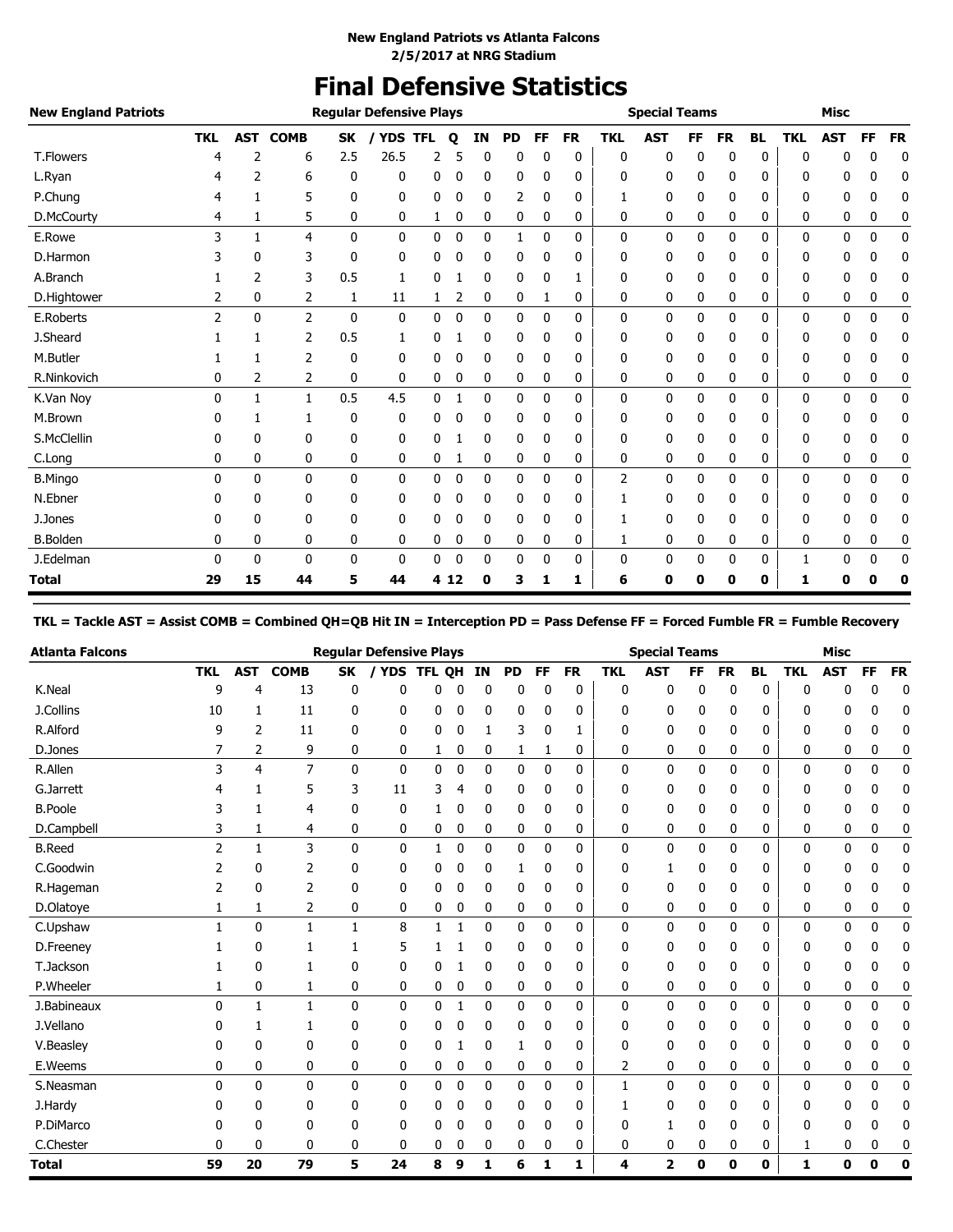# **First Half Summary**

|                              |                                        | TIME OF POSSESSION                                         |                                                                       |                             |                 |      |
|------------------------------|----------------------------------------|------------------------------------------------------------|-----------------------------------------------------------------------|-----------------------------|-----------------|------|
| Patriots                     |                                        | $0 \ 3 = 3$                                                | Patriots                                                              | 19:35                       |                 |      |
| Falcons                      |                                        | $0\ 21 = 21$                                               | <b>Falcons</b>                                                        | 10:25                       |                 |      |
|                              |                                        |                                                            | <b>Scoring Plays</b>                                                  |                             |                 |      |
| Team                         | Qtr                                    | Time Play Description (Extra Point) (Drive Info)           |                                                                       |                             | Visitor         | Home |
| Falcons                      | 2                                      | 12:15 D. Freeman 5 yd. run (M. Bryant kick) (5-71, 1:53)   |                                                                       |                             | 0               |      |
| Falcons                      | 2                                      |                                                            | 8:48 A. Hooper 19 yd. pass from M. Ryan (M. Bryant kick) (5-62, 1:49) |                             | 0               | 14   |
| Falcons                      | 2                                      | 2:21 R. Alford 82 yd. interception return (M. Bryant kick) |                                                                       |                             | 0               | 21   |
| Patriots                     | 2                                      |                                                            | 3                                                                     | 21                          |                 |      |
|                              |                                        |                                                            |                                                                       | <b>New England Patriots</b> | Atlanta Falcons |      |
| <b>TOTAL FIRST DOWNS</b>     |                                        |                                                            |                                                                       | 13                          |                 | 9    |
|                              | First Downs Rushing-Passing-by Penalty | $0 - 10 - 3$                                               |                                                                       | $3 - 6 - 0$                 |                 |      |
| <b>THIRD DOWN EFFICIENCY</b> |                                        | $1 - 3 - 33%$                                              |                                                                       |                             |                 |      |
| <b>TOTAL NET YARDS</b>       |                                        |                                                            |                                                                       | 210                         |                 | 189  |
|                              | <b>Total Offensive Plays</b>           |                                                            |                                                                       | 42                          |                 | 19   |
| <b>NET YARDS RUSHING</b>     |                                        |                                                            |                                                                       | 35                          |                 | 86   |
|                              |                                        |                                                            |                                                                       |                             |                 |      |

| NEI IARDƏ RUƏNINU                          | သ             | oo          |
|--------------------------------------------|---------------|-------------|
| <b>NET YARDS PASSING</b>                   | 175           | 103         |
| Gross Yards Passing                        | 184           | 115         |
| Times thrown-yards lost attempting to pass | $2-9$         | $2 - 12$    |
| Pass Attempts-Completions-Had Intercepted  | $26 - 16 - 1$ | $8 - 7 - 0$ |
| <b>Punts-Number and Average</b>            | $3 - 42$      | $2 - 55$    |
| <b>Penalties-Number and Yards</b>          | $2 - 15$      | $4 - 22$    |
| <b>Fumbles-Number and Lost</b>             | $1 - 1$       | $0 - 0$     |
| <b>Red Zone Efficiency</b>                 | $0 - 1 - 0%$  | 2-2-100%    |
| <b>Average Drive Start</b>                 | <b>NE 20</b>  | ATL 22      |
|                                            |               |             |

| <b>New England Patriots</b> |            |            |              |              |            |       |                |                                                                       |    |             |                  |    |                       |            |            | <b>Atlanta Falcons</b> |            |                |              |            |            |             |             |
|-----------------------------|------------|------------|--------------|--------------|------------|-------|----------------|-----------------------------------------------------------------------|----|-------------|------------------|----|-----------------------|------------|------------|------------------------|------------|----------------|--------------|------------|------------|-------------|-------------|
| <b>RUSHING</b>              |            |            | <b>ATT</b>   | <b>YDS</b>   | <b>AVG</b> |       | LG             | <b>TD</b>                                                             |    |             | <b>RUSHING</b>   |    |                       |            |            |                        | <b>ATT</b> |                | <b>YDS</b>   | <b>AVG</b> |            | LG          | <b>TD</b>   |
| L.Blount                    |            |            | 8            | 16           | 2.0        |       | $\overline{7}$ |                                                                       | 0  |             | D.Freeman        |    |                       |            |            |                        |            | 6              | 71           | 11.8       |            | 37          | 1           |
| J.White                     |            |            | 2            | 10           | 5.0        |       | 7              |                                                                       | 0  |             | T.Coleman        |    |                       |            |            |                        |            | 3              | 15           | 5.0        |            | 9           | $\mathbf 0$ |
| D.Lewis                     |            |            | 3            | 7            | 2.3        |       | 4              |                                                                       | 0  |             |                  |    |                       |            |            |                        |            |                |              |            |            |             |             |
| J.Edelman                   |            |            | 1            | 2            | 2.0        |       | 2              |                                                                       | 0  |             |                  |    |                       |            |            |                        |            |                |              |            |            |             |             |
| Total                       |            |            | 14           | 35           | 2.5        |       | $\overline{7}$ |                                                                       | 0  | Total       |                  |    |                       |            |            |                        |            | 9              | 86           | 9.6        |            | 37          | 1           |
| <b>PASSING</b>              | <b>ATT</b> | <b>CMP</b> | <b>YDS</b>   | <b>SK/YD</b> | TD         | LG    | <b>IN</b>      | <b>RT</b>                                                             |    |             | <b>PASSING</b>   |    |                       |            | <b>ATT</b> | <b>CMP</b>             | <b>YDS</b> |                | <b>SK/YD</b> | TD         | LG         | <b>IN</b>   | <b>RT</b>   |
| T.Brady                     | 26         | 16         | 184          | 2/9          | 0          | 28    | 1              | 66.8                                                                  |    |             | M.Ryan           |    |                       |            | 8          | 7                      | 115        |                | 2/12         | 1          | 24         | 0           | 158.3       |
| Total                       | 26         | 16         | 184          | 2/9          | 0          | 28    | 1              | 66.8                                                                  |    | Total       |                  |    |                       |            | 8          | 7                      | 115        |                | 2/12         | 1          | 24         | 0           | 158.3       |
| <b>PASS RECEIVING</b>       |            | <b>TAR</b> | <b>REC</b>   | <b>YDS</b>   | <b>AVG</b> |       | LG             | <b>TD</b>                                                             |    |             |                  |    | <b>PASS RECEIVING</b> |            |            | <b>TAR</b>             | <b>REC</b> |                | <b>YDS</b>   | <b>AVG</b> |            | LG          | <b>TD</b>   |
| J.White                     |            | 6          | 5            | 55           | 11.0       |       | 28             |                                                                       | 0  |             | J.Jones          |    |                       |            |            | 3                      |            | 3              | 60           | 20.0       |            | 23          | 0           |
| M.Bennett                   |            | 4          | 4            | 37           | 9.3        |       | 15             |                                                                       | 0  |             | P.DiMarco        |    |                       |            |            | 2                      |            | 2              | 12           | 6.0        |            | 10          | 0           |
| J.Edelman                   |            | 7          | 3            | 49           | 16.3       |       | 27             |                                                                       | 0  |             | <b>T.Gabriel</b> |    |                       |            |            | 1                      |            | 1              | 24           | 24.0       |            | 24          | 0           |
| C.Hogan                     |            | 3          | 2            | 23           | 11.5       |       | 15             |                                                                       | 0  |             | A.Hooper         |    |                       |            |            | 2                      |            | 1              | 19           | 19.0       |            | 19          | 1           |
| D.Amendola                  |            | 3          | 1            | 13           | 13.0       |       | 13             |                                                                       | 0  |             |                  |    |                       |            |            |                        |            |                |              |            |            |             |             |
| M.Mitchell                  |            | 2          | 1            | 7            | 7.0        |       | 7              |                                                                       | 0  |             |                  |    |                       |            |            |                        |            |                |              |            |            |             |             |
| D.Lewis                     |            | 1          | $\mathbf{0}$ | 0            | 0.0        |       | 0              |                                                                       | 0  |             |                  |    |                       |            |            |                        |            |                |              |            |            |             |             |
| Total                       |            | 26         | 16           | 184          | 11.5       |       | 28             |                                                                       | 0  | Total       |                  |    |                       |            |            | 8                      |            | $\overline{7}$ | 115          | 16.4       |            | 24          | 1           |
| <b>New England Patriots</b> |            |            |              |              |            |       |                | <b>Special Teams</b><br><b>Misc</b><br><b>Regular Defensive Plays</b> |    |             |                  |    |                       |            |            |                        |            |                |              |            |            |             |             |
|                             | <b>TKL</b> | <b>AST</b> | <b>COMB</b>  |              | <b>SK</b>  | / YDS | TFL            | Q                                                                     | ΙN |             | <b>PD</b>        | FF | <b>FR</b>             | <b>TKL</b> | <b>AST</b> | FF                     | <b>FR</b>  | <b>BL</b>      | <b>TKL</b>   |            | <b>AST</b> | <b>FF</b>   | <b>FR</b>   |
| D.McCourty                  |            | 3          | 1            | 4            | 0          | 0     |                | 0<br>0                                                                |    | 0           | 0                | 0  | $\mathbf 0$           | 0          |            | 0                      | 0<br>0     |                | 0            | 0          | 0          | 0           | 0           |
| L.Ryan                      |            | 2          | 1            | 3            | 0          | 0     |                | 0<br>0                                                                |    | 0           | 0                | 0  | 0                     | 0          |            | 0                      | 0<br>0     |                | 0            | 0          | 0          | $\mathbf 0$ | 0           |
| A.Branch                    |            | 1          | 2            | 3            | 0.5        | 1     |                | 0<br>1                                                                |    | 0           | 0                | 0  | $\mathbf{0}$          | $\Omega$   |            | 0                      | 0<br>0     |                | 0            | 0          | 0          | 0           | 0           |
| P.Chung                     |            | 2          | 0            | 2            | 0          |       | 0              | 0<br>0                                                                |    | 0           | 1                | 0  | 0                     | 0          |            | 0                      | 0<br>0     |                | 0            | 0          | 0          | 0           | 0           |
| <b>Total</b>                |            | 8          | 4            | 12           | 0.5        | 1     |                | 0<br>1                                                                |    | $\mathbf 0$ | 1                | 0  | 0                     | 0          |            | 0                      | 0<br>0     |                | 0            | 0          | 0          | 0           | $\mathbf 0$ |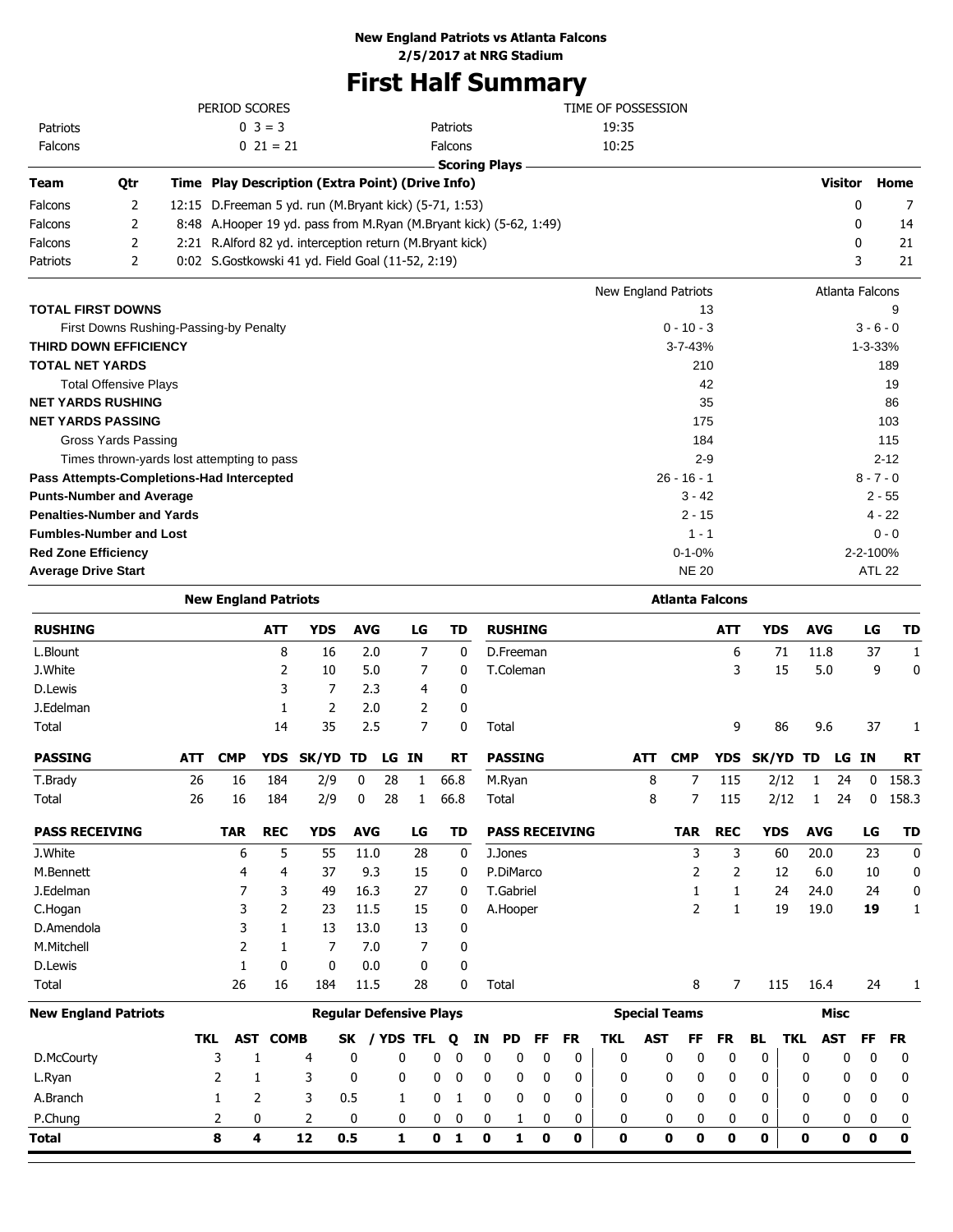# **First Half Summary**

| <b>Atlanta Falcons</b> |     |            |             |           | <b>Regular Defensive Plays</b> |   |  |    |    |           |     | <b>Special Teams</b> |     |           |              |     | Misc |              |
|------------------------|-----|------------|-------------|-----------|--------------------------------|---|--|----|----|-----------|-----|----------------------|-----|-----------|--------------|-----|------|--------------|
|                        | TKL | <b>AST</b> | <b>COMB</b> | <b>SK</b> | / YDS TFL QH IN                |   |  | PD | FF | <b>FR</b> | TKL | <b>AST</b>           | FF. | <b>FR</b> | BL           | TKL | AST  | FF FR        |
| K.Neal                 |     |            | b           |           |                                |   |  |    |    |           |     |                      |     |           |              |     |      | 0            |
| D.Jones                | 4   |            |             |           |                                | U |  |    |    |           | 0   | 0                    |     |           | 0            | 0   | 0    | $\mathbf{0}$ |
| R.Alford               |     |            |             |           |                                |   |  |    |    |           | 0   |                      |     |           |              | 0   | 0    | $\mathbf{0}$ |
| R.Allen                |     |            | 4           |           |                                | U |  |    |    |           | 0   | 0                    |     |           | $\mathbf{0}$ | 0   | 0    | $\mathbf{0}$ |
| <b>Total</b>           | 12  |            | 20          | 0         |                                |   |  |    |    |           | 0   |                      | o   |           |              | o   | o    | - 0          |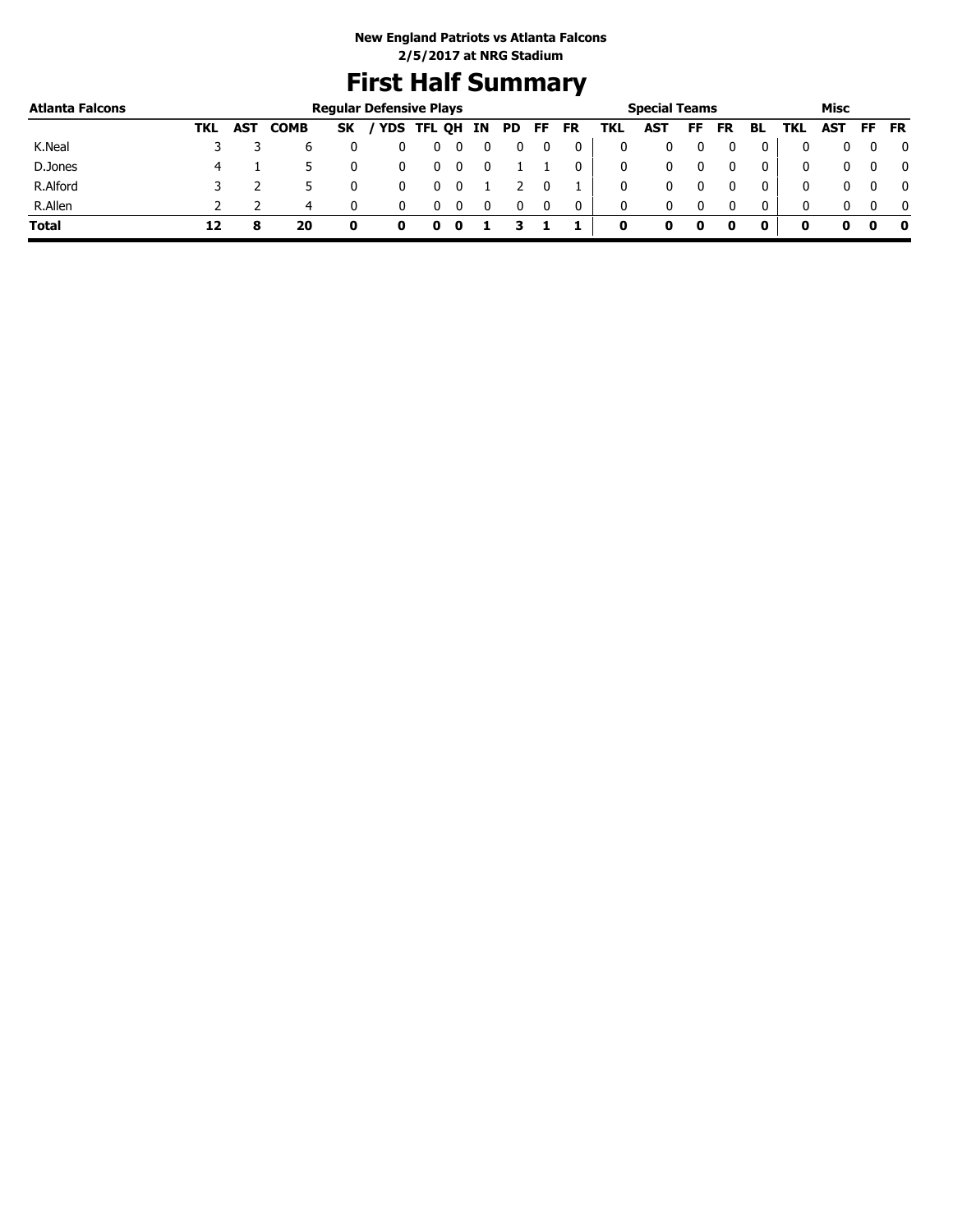|  |  |  | <b>New England Patriots vs Atlanta Falcons at NRG Stadium</b> |  |  |  |  |
|--|--|--|---------------------------------------------------------------|--|--|--|--|
|--|--|--|---------------------------------------------------------------|--|--|--|--|

# **Play By Play Play Play Play First Quarter** 2/5/2017

|                                      | ATL wins the coin toss and elects to defer. NE elects to Receive, and ATL elects to defend the south goal.       |                |
|--------------------------------------|------------------------------------------------------------------------------------------------------------------|----------------|
|                                      | M.Bosher kicks 65 yards from ATL 35 to end zone, Touchback.                                                      |                |
| New England Patriots at 15:00        |                                                                                                                  |                |
| $1-10-NE$ 25                         | (15:00) (Shotgun) T.Brady pass incomplete short middle to J.Edelman.                                             |                |
| 2-10-NE 25                           | (14:55) (Shotgun) T.Brady pass short right to J.Edelman to NE 34 for 9 yards (P.Wheeler).                        |                |
| 3-1-NE 34                            | (14:26) L.Blount right tackle to NE 34 for no gain (D.Jones).                                                    |                |
| 4-1-NE 34                            | (13:47) R.Allen punts 51 yards to ATL 15, Center-J.Cardona. E.Weems pushed ob at ATL 16 for 1 yard (B.Mingo).    |                |
|                                      | PENALTY on ATL-P. Worrilow, Offensive Holding, 7 yards, enforced at ATL 15.                                      |                |
| Atlanta Falcons at 13:37             |                                                                                                                  |                |
| 1-10-ATL 8                           | (13:37) D.Freeman left end to ATL 45 for 37 yards (M.Butler; D.McCourty).                                        | R1             |
| 1-10-ATL 45                          | (12:55) D. Freeman left end to ATL 48 for 3 yards (T. Flowers, M. Brown).                                        |                |
| 2-7-ATL 48                           | (12:16) M.Ryan pass short right to P.DiMarco to 50 for 2 yards (P.Chung).                                        |                |
| $3 - 5 - 50$                         | (11:32) (Shotgun) M.Ryan sacked at ATL 40 for -10 yards (T.Flowers).                                             |                |
| 4-15-ATL 40                          | (10:41) M.Bosher punts 55 yards to NE 5, Center-J.Harris. J.Edelman to NE 10 for 5 yards (C.Goodwin; P.DiMarco). |                |
| <b>New England Patriots at 10:28</b> |                                                                                                                  |                |
| $1-10-NE$ 10                         | (10:28) J.Edelman right end pushed ob at NE 12 for 2 yards (K.Neal; D.Jones).                                    |                |
| 2-8-NE 12                            | (9:56) (Shotgun) T.Brady pass short left to D.Amendola to NE 25 for 13 yards (B.Poole).                          | P <sub>1</sub> |
| $1-10-NE$ 25                         | (9:22) T.Brady pass short left to C.Hogan to NE 40 for 15 yards (J.Collins) [T.Jackson].                         | P <sub>2</sub> |
| $1 - 10 - NE 40$                     | (8:38) (Shotgun) L.Blount left tackle to NE 42 for 2 yards (K.Neal, B.Reed).                                     |                |
| 2-8-NE 42                            | (7:56) (Shotgun) T.Brady pass short right to M.Mitchell to NE 49 for 7 yards (D.Jones).                          |                |
| 3-1-NE 49                            | (7:15) (Shotgun) T.Brady pass short middle to J.White to ATL 40 for 11 yards (J.Collins).                        | P3             |
| 1-10-ATL 40                          | (6:36) T.Brady sacked at ATL 48 for -8 yards (C.Upshaw).                                                         |                |
| 2-18-ATL 48                          | (5:55) (Shotgun) T.Brady pass incomplete deep left to J.White (D.Jones) [J.Babineaux].                           |                |
| 3-18-ATL 48                          | (5:48) (Shotgun) T.Brady sacked at ATL 49 for -1 yards (G.Jarrett).                                              |                |
| 4-19-ATL 49                          | (5:14) R. Allen punts 37 yards to ATL 12, Center-J. Cardona, fair catch by E. Weems.                             |                |
| <b>Atlanta Falcons at 5:08</b>       |                                                                                                                  |                |
| 1-10-ATL 12                          | (5:08) (Shotgun) T.Coleman right end to ATL 21 for 9 yards (D.McCourty).                                         |                |
| 2-1-ATL 21                           | (4:25) (Shotgun) M.Ryan pass short left to P.DiMarco to ATL 31 for 10 yards (P.Chung, L.Ryan) [D.Hightower].     | P <sub>2</sub> |
| 1-10-ATL 31                          | (3:45) D. Freeman right tackle to ATL 33 for 2 yards (A. Branch; R. Ninkovich).                                  |                |
| 2-8-ATL 33                           | (3:04) (Shotgun) T.Coleman left end pushed ob at ATL 38 for 5 yards (L.Ryan).                                    |                |
| 3-3-ATL 38                           | (2:27) (Shotgun) M.Ryan sacked at ATL 36 for -2 yards (sack split by J.Sheard and A.Branch).                     |                |
| 4-5-ATL 36                           | (1:48) M.Bosher punts 55 yards to NE 9, Center-J.Harris. J.Edelman pushed ob at NE 18 for 9 yards (E.Weems).     |                |
| <b>New England Patriots at 1:36</b>  |                                                                                                                  |                |
| 1-10-NE 18                           | $(1:36)$ (Shotgun) T.Brady pass short left to J.Edelman to NE 31 for 13 yards (R.Alford).                        | P <sub>4</sub> |
| 1-10-NE 31                           | (:58) (Shotgun) L.Blount up the middle to NE 38 for 7 yards (R.Alford; R.Allen).                                 |                |
| 2-3-NE 38                            | (:24) (Shotgun) L.Blount up the middle to NE 40 for 2 yards (D.Campbell).                                        |                |
| <b>END OF QUARTER</b>                | <b>Time</b><br><b>First Downs</b><br><b>Efficiencies</b>                                                         |                |
|                                      | Poss<br>$R$ $P$ $X$<br>T<br><b>Score</b><br>3 Down<br>4 Down                                                     |                |

**New England Patriots 0 8:19 0 4 0 4 1/3 0/0 Atlanta Falcons 0 6:41 1 1 0 2 0/2 0/0**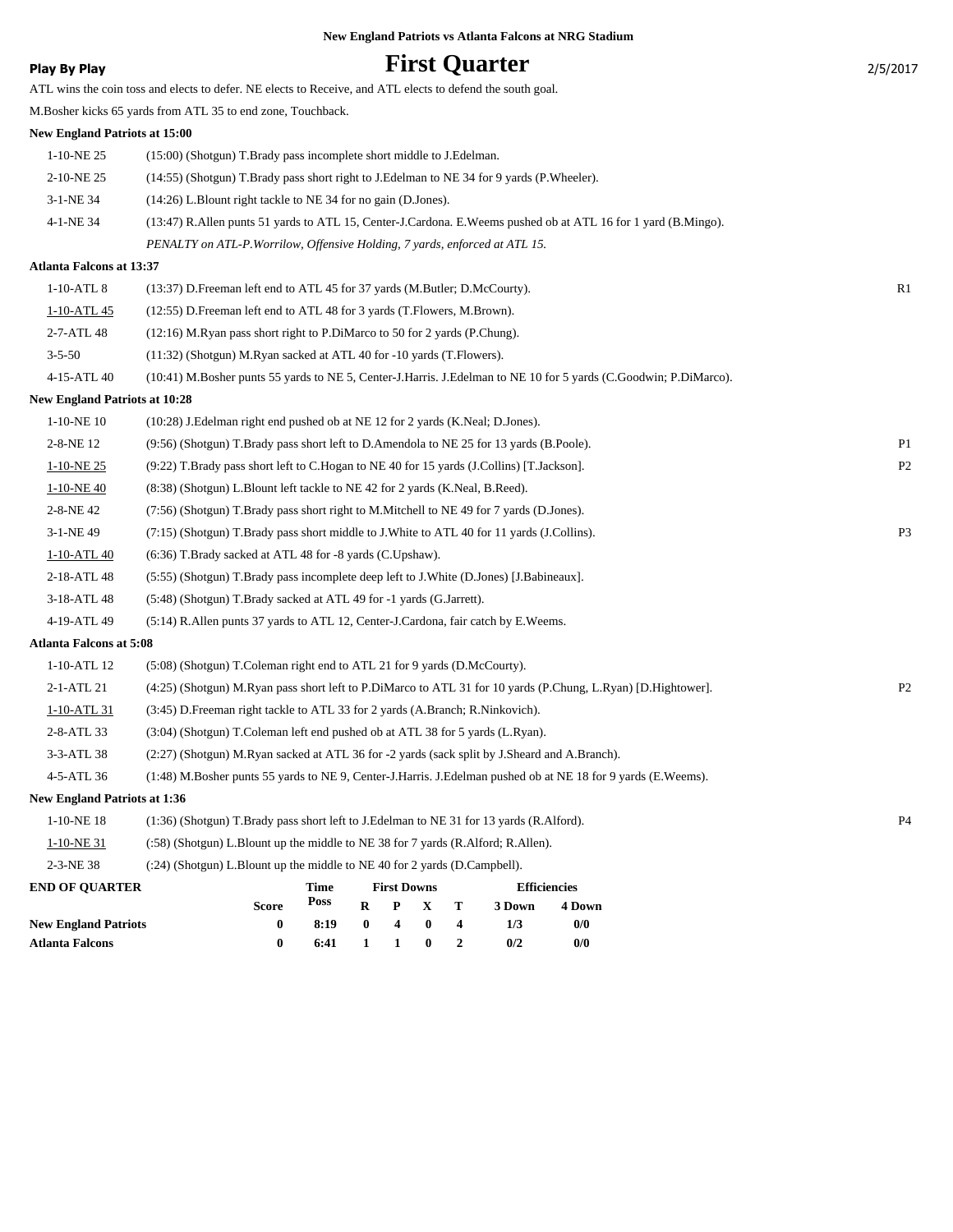| <b>Play By Play</b>                 | <b>Second Quarter</b>                                                                                                                                                                      | 2/5/2017       |
|-------------------------------------|--------------------------------------------------------------------------------------------------------------------------------------------------------------------------------------------|----------------|
| New England Patriots continued.     |                                                                                                                                                                                            |                |
| $3-1-NE$ 40                         | (15:00) (Shotgun) T.Brady pass deep right to J.Edelman to ATL 33 for 27 yards (R.Alford).                                                                                                  | P <sub>5</sub> |
| 1-10-ATL 33                         | (14:19) L.Blount left tackle to ATL 29 for 4 yards (D.Jones). FUMBLES (D.Jones), RECOVERED by ATL-R.Alford at ATL 29. R.Alford to                                                          |                |
|                                     | ATL 29 for no gain (J.Edelman).<br>Penalty on NE-M.Bennett, Offensive Holding, declined.                                                                                                   |                |
| <b>Atlanta Falcons at 14:08</b>     |                                                                                                                                                                                            |                |
| 1-10-ATL 29                         | (14:08) (Shotgun) M.Ryan pass short middle to J.Jones to ATL 48 for 19 yards (L.Ryan).                                                                                                     | P <sub>3</sub> |
| 1-10-ATL 48                         | (13:29) M.Ryan pass deep left to J.Jones ran ob at NE 29 for 23 yards.                                                                                                                     | P <sub>4</sub> |
| 1-10-NE 29                          | (13:11) D. Freeman right tackle to NE 14 for 15 yards (D. McCourty).                                                                                                                       | R5             |
| 1-10-NE 14                          | (12:46) D. Freeman left tackle to NE 5 for 9 yards (D. Harmon).                                                                                                                            |                |
|                                     | Timeout #1 by NE at 12:20.                                                                                                                                                                 |                |
| $2-1-NE$ 5                          | (12:20) (Shotgun) D.Freeman left end for 5 yards, TOUCHDOWN.                                                                                                                               | R6             |
|                                     | M.Bryant extra point is GOOD, Center-J.Harris, Holder-M.Bosher.                                                                                                                            |                |
|                                     | NE 0 ATL 7, 5 plays, 71 yards, 1:53 drive, 2:45 elapsed                                                                                                                                    |                |
|                                     | M.Bosher kicks 69 yards from ATL 35 to NE -4. D.Lewis to NE 16 for 20 yards (S.Neasman).                                                                                                   |                |
|                                     | New England Patriots at 12:15, (1st play from scrimmage 12:10)                                                                                                                             |                |
| $1-10-NE$ 16                        | (12:10) (Shotgun) T.Brady pass incomplete deep right to M.Mitchell (C.Goodwin).                                                                                                            |                |
| 2-10-NE 16                          | (12:04) D. Lewis up the middle to NE 19 for 3 yards (R. Allen).                                                                                                                            |                |
| 3-7-NE 19                           | (11:17) (Shotgun) T.Brady pass short left to J.White to NE 24 for 5 yards (C.Goodwin).                                                                                                     |                |
| 4-2-NE 24                           | (10:45) R.Allen punts 38 yards to ATL 38, Center-J.Cardona, downed by NE-J.Jones. (The Punt Hangtime was 3.88 seconds.)                                                                    |                |
| <b>Atlanta Falcons at 10:37</b>     |                                                                                                                                                                                            |                |
| 1-10-ATL 38                         | (10:37) M.Ryan pass deep right to T.Gabriel to NE 38 for 24 yards (D.McCourty).                                                                                                            | P7             |
| $1-10-NE$ 38                        | (10:11) M.Ryan pass deep left to J.Jones pushed ob at NE 20 for 18 yards (E.Rowe) [S.McClellin].                                                                                           | P <sub>8</sub> |
| $1-10-NE$ 20                        | (9:45) T.Coleman right tackle to NE 19 for 1 yard (A.Branch).                                                                                                                              |                |
| 2-9-NE 19                           | (9:00) (Shotgun) M.Ryan pass incomplete deep right to A.Hooper (P.Chung).                                                                                                                  |                |
| 3-9-NE 19                           | (8:55) (Shotgun) M.Ryan pass deep left to A.Hooper for 19 yards, TOUCHDOWN.                                                                                                                | P <sub>9</sub> |
|                                     | Penalty on NE-P. Chung, Defensive Pass Interference, declined.                                                                                                                             |                |
|                                     | (Kick formation) PENALTY on NE-S.McClellin, Illegal Formation, 5 yards, enforced at NE 15 - No Play.                                                                                       |                |
|                                     | M. Bryant extra point is GOOD, Center-J. Harris, Holder-M. Bosher.                                                                                                                         |                |
|                                     | NE 0 ATL 14, 5 plays, 62 yards, 1:49 drive, 6:12 elapsed                                                                                                                                   |                |
|                                     | M.Bosher kicks 65 yards from ATL 35 to end zone, Touchback.                                                                                                                                |                |
| <b>New England Patriots at 8:48</b> |                                                                                                                                                                                            |                |
| 1-10-NE 25                          | (8:48) (Shotgun) T.Brady pass short middle to M.Bennett to NE 37 for 12 yards (J.Collins, K.Neal).                                                                                         | P6             |
| 1-10-NE 37                          | (8:12) (Shotgun) T.Brady pass incomplete short middle to J.Edelman.                                                                                                                        |                |
| 2-10-NE 37                          | (8:07) (Shotgun) T.Brady pass incomplete deep middle to D.Amendola.                                                                                                                        |                |
| 3-10-NE 37                          | (8:02) (Shotgun) T.Brady pass short right to J.White to NE 45 for 8 yards (D.Jones; D.Campbell) [D.Freeney].                                                                               |                |
|                                     | PENALTY on ATL-R.Alford, Defensive Holding, 5 yards, enforced at NE 37 - No Play.                                                                                                          | X7             |
| 1-10-NE42                           | (7:34) L.Blount left tackle to NE 42 for no gain (J.Vellano; J.Babineaux).                                                                                                                 |                |
| 2-10-NE42                           | (6:53) (Shotgun) J. White right end to NE 49 for 7 yards (R. Alford).                                                                                                                      |                |
| 3-3-NE 49                           | $(6:10)$ (Shotgun) T.Brady pass incomplete deep right to J.Edelman [D.Campbell].                                                                                                           |                |
|                                     | PENALTY on ATL-B.Poole, Defensive Holding, 5 yards, enforced at NE 49 - No Play.                                                                                                           | X8             |
| 1-10-ATL 46                         | (6:01) L.Blount right end to ATL 45 for 1 yard (T.Jackson).                                                                                                                                |                |
| 2-9-ATL 45                          | (5:20) (Shotgun) T.Brady pass incomplete short right to D.Lewis.                                                                                                                           |                |
|                                     | Timeout #1 by ATL at 05:16.                                                                                                                                                                |                |
| 3-9-ATL 45                          | (5:16) (Shotgun) T.Brady pass incomplete short middle to J.Edelman [D.Campbell].                                                                                                           |                |
|                                     | PENALTY on ATL-B.Poole, Defensive Holding, 5 yards, enforced at ATL 45 - No Play.                                                                                                          | X9             |
| 1-10-ATL 40                         | $(5:12)$ (Shotgun) L.Blount up the middle to ATL 40 for no gain (R.Hageman).                                                                                                               |                |
| 2-10-ATL 40                         | (4:36) T.Brady pass short middle to M.Bennett to ATL 27 for 13 yards (D.Olatoye).                                                                                                          | P10            |
| 1-10-ATL 27                         | (3:59) D. Lewis right guard to ATL 23 for 4 yards (D. Campbell).                                                                                                                           |                |
| 2-6-ATL 23<br>$2 \epsilon$ ATI 22   | (3:23) D. Lewis left guard to ATL 23 for no gain (G. Jarrett).<br>(2.26) (Chataun) T Duady nags shout left intended for D Amendels IMTED CEDTED by D Alford at ATI 10 D Alford for 92 your |                |

**(2:36) (Shotgun) T.Brady pass short left intended for D.Amendola INTERCEPTED by R.Alford at ATL 18. R.Alford for 82 yards, TOUCHDOWN.** 3-6-ATL 23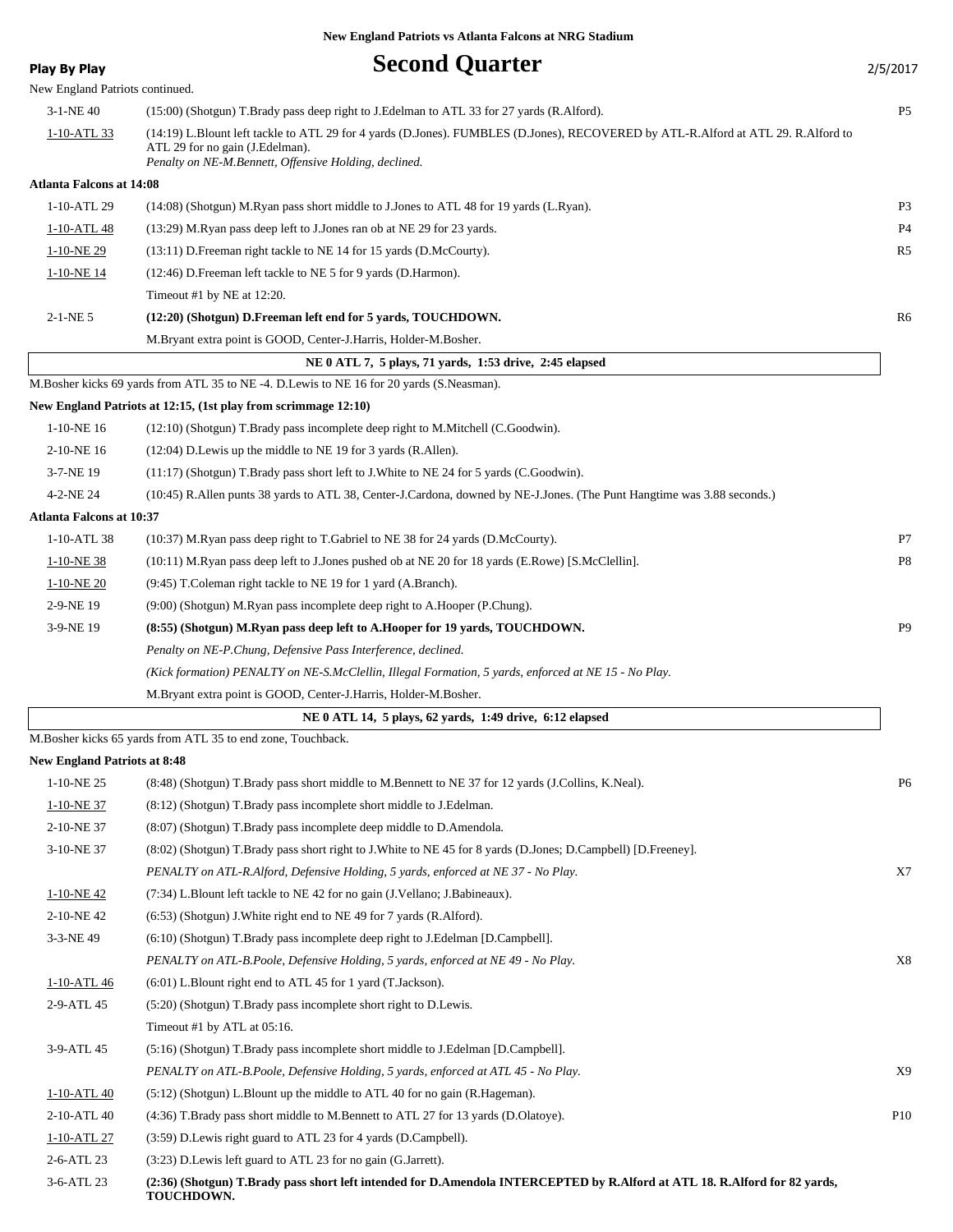#### **Atlanta Falcons at 2:21**

#### **New England Patriots vs Atlanta Falcons at NRG Stadium**

|                                     |                                                                                                              |             |              |                    |             |   | NE 0 ATL 21, 0 plays, 82 yards, 0:00 drive, 12:39 elapsed  |                     |                                                                                                                                              |     |
|-------------------------------------|--------------------------------------------------------------------------------------------------------------|-------------|--------------|--------------------|-------------|---|------------------------------------------------------------|---------------------|----------------------------------------------------------------------------------------------------------------------------------------------|-----|
|                                     | M.Bosher kicks 65 yards from ATL 35 to end zone, Touchback.                                                  |             |              |                    |             |   |                                                            |                     |                                                                                                                                              |     |
| <b>New England Patriots at 2:21</b> |                                                                                                              |             |              |                    |             |   |                                                            |                     |                                                                                                                                              |     |
| 1-10-NE 25                          | (2.21) (Shotgun) J. White right guard to NE 28 for 3 yards (R. Hageman, R. Alford).                          |             |              |                    |             |   |                                                            |                     |                                                                                                                                              |     |
| Two-Minute Warning                  |                                                                                                              |             |              |                    |             |   |                                                            |                     |                                                                                                                                              |     |
| 2-7-NE 28                           | the play.<br>Timeout #2 by ATL at 01:43.                                                                     |             |              |                    |             |   |                                                            |                     | (2:00) (Shotgun) T.Brady pass short left to M.Bennett to NE 43 for 15 yards (K.Neal; R.Allen) [V.Beasley]. ATL-D.Campbell was injured during | P11 |
| 1-10-NE43                           | (1:43) (Shotgun) T.Brady pass incomplete deep right to J.Edelman.                                            |             |              |                    |             |   |                                                            |                     |                                                                                                                                              |     |
| 2-10-NE43                           | (1:37) (Shotgun) T.Brady pass short right to J.White to ATL 29 for 28 yards (R.Allen).                       |             |              |                    |             |   |                                                            |                     |                                                                                                                                              | P12 |
| 1-10-ATL 29                         | (:59) (Shotgun) T.Brady pass short right to C.Hogan to ATL 21 for 8 yards (K.Neal).                          |             |              |                    |             |   |                                                            |                     |                                                                                                                                              |     |
| 2-2-ATL 21                          | (:33) (Shotgun) T.Brady pass incomplete short right to C.Hogan.                                              |             |              |                    |             |   |                                                            |                     |                                                                                                                                              |     |
| 3-2-ATL 21                          | (:30) (Shotgun) T.Brady pass short middle to J.White to ATL 15 for 6 yards (D.Jones).                        |             |              |                    |             |   |                                                            |                     |                                                                                                                                              | P13 |
|                                     | Timeout #2 by NE at 00:23.                                                                                   |             |              |                    |             |   |                                                            |                     |                                                                                                                                              |     |
| 1-10-ATL 15                         | (:23) (Shotgun) T.Brady pass incomplete short left to J.Edelman (R.Alford).                                  |             |              |                    |             |   |                                                            |                     |                                                                                                                                              |     |
| 2-10-ATL 15                         | (:18) (Shotgun) T.Brady pass short left to J.White pushed ob at ATL 3 for 12 yards (K.Neal).                 |             |              |                    |             |   |                                                            |                     |                                                                                                                                              |     |
|                                     | PENALTY on NE-M.Bennett, Offensive Holding, 10 yards, enforced at ATL 10.                                    |             |              |                    |             |   |                                                            |                     |                                                                                                                                              |     |
| 2-15-ATL 20                         | (:12) (Shotgun) T.Brady pass short left to M.Bennett to ATL 23 for -3 yards (D.Olatoye; G.Jarrett).          |             |              |                    |             |   |                                                            |                     |                                                                                                                                              |     |
|                                     | Timeout #3 by NE at 00:05.                                                                                   |             |              |                    |             |   |                                                            |                     |                                                                                                                                              |     |
| 3-18-ATL 23                         | (:05) S.Gostkowski 41 yard field goal is GOOD, Center-J.Cardona, Holder-R.Allen.                             |             |              |                    |             |   |                                                            |                     |                                                                                                                                              |     |
|                                     |                                                                                                              |             |              |                    |             |   | NE 3 ATL 21, 11 plays, 52 vards, 2:19 drive, 14:58 elapsed |                     |                                                                                                                                              |     |
|                                     | S. Gostkowski kicks 38 yards from NE 35 to ATL 27. P. DiMarco (didn't try to advance) to ATL 27 for no gain. |             |              |                    |             |   |                                                            |                     |                                                                                                                                              |     |
| <b>END OF QUARTER</b>               |                                                                                                              | <b>Time</b> |              | <b>First Downs</b> |             |   |                                                            | <b>Efficiencies</b> |                                                                                                                                              |     |
|                                     | <b>Score</b>                                                                                                 | <b>Poss</b> | $\bf{R}$     | P                  | $\mathbf X$ | т | 3 Down                                                     | 4 Down              |                                                                                                                                              |     |
| <b>New England Patriots</b>         | 3                                                                                                            | 11:16       | $\mathbf{0}$ | 6                  | 3           | 9 | 2/4                                                        | 0/0                 |                                                                                                                                              |     |
| <b>Atlanta Falcons</b>              | 21                                                                                                           | 3:44        | 2            | 5                  | $\bf{0}$    | 7 | 1/1                                                        | 0/0                 |                                                                                                                                              |     |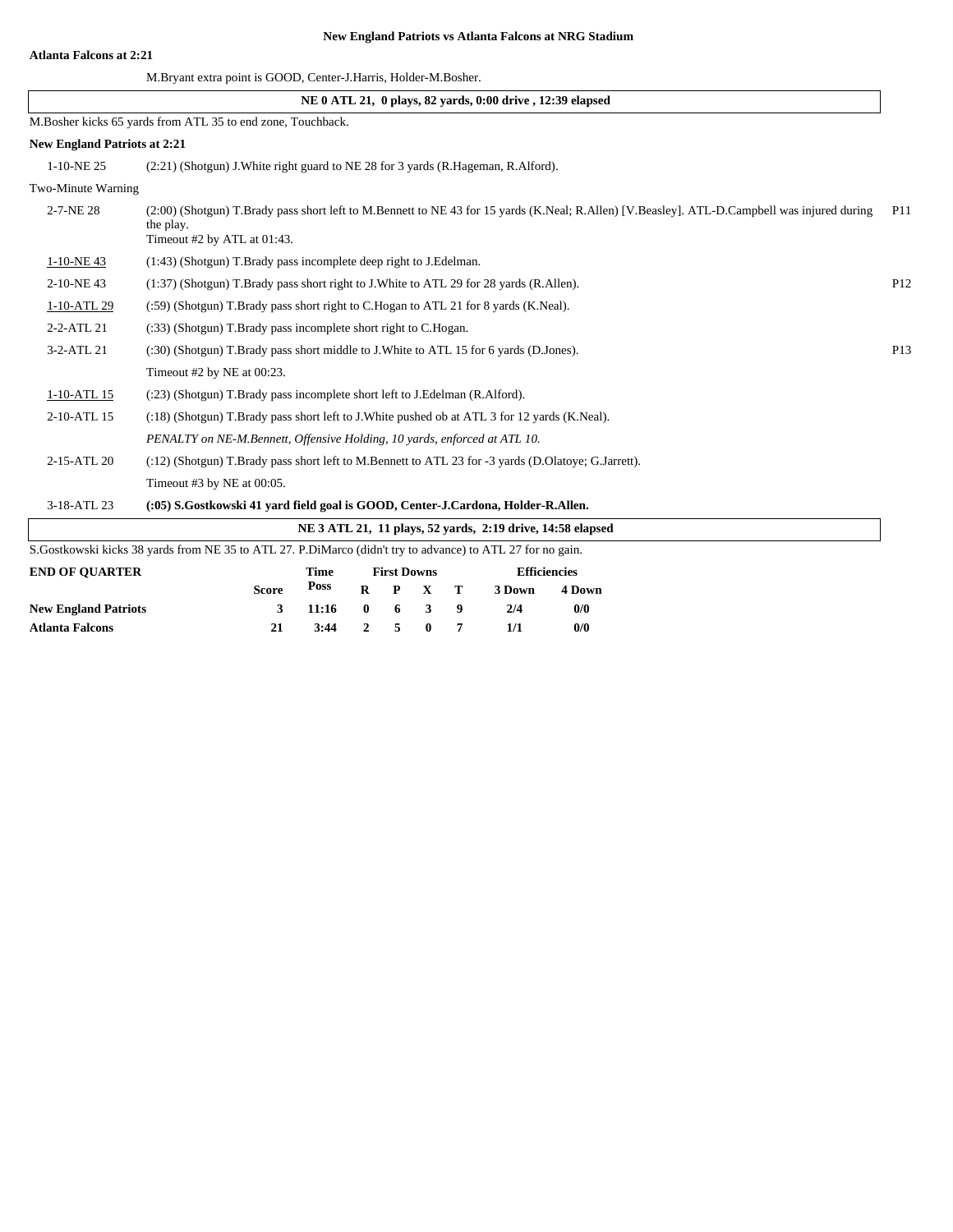**Phird Quarter** 2/5/2017

|  |  | Play By Play |
|--|--|--------------|
|--|--|--------------|

ATL elects to Receive, and NE elects to defend the North goal.

S.Gostkowski kicks 60 yards from NE 35 to ATL 5. E.Weems to ATL 19 for 14 yards (N.Ebner). **Atlanta Falcons at 15:00, (1st play from scrimmage 14:54)** 1-10-ATL 19 (14:54) (Shotgun) D.Freeman left tackle to ATL 16 for -3 yards (D.Hightower).

| <b>New England Patriots at 13:07</b> |                                                                                                                                                                                            |  |  |  |
|--------------------------------------|--------------------------------------------------------------------------------------------------------------------------------------------------------------------------------------------|--|--|--|
|                                      | Atlanta challenged the runner was in bounds ruling, and the play was REVERSED.<br>M. Bosher punts 56 vards to NE 21, Center-J. Harris, J. Edelman ran ob at NE 47 for 26 vards (E. Weems). |  |  |  |
| 4-6-ATL 23                           | (13:19) M.Bosher punts 56 yards to NE 21, Center-J.Harris. J.Edelman to ATL 45 for 34 yards (C.Goodwin).                                                                                   |  |  |  |
| 3-6-ATL 23                           | (13:24) (Shotgun) M.Ryan pass incomplete short left to T.Gabriel (E.Rowe) [C.Long].                                                                                                        |  |  |  |
| 2-13-ATL 16                          | (14:11) (Shotgun) M.Ryan pass short middle to D.Freeman to ATL 23 for 7 yards (L.Ryan).                                                                                                    |  |  |  |

| 1-10-NE 47 | $(13:07)$ (Shotgun) T.Brady pass incomplete deep left to C.Hogan. |  |
|------------|-------------------------------------------------------------------|--|
|------------|-------------------------------------------------------------------|--|

| 2-10-NE 47 | $(13:02)$ (Shotgun) T.Brady pass short right to D.Amendola to NE 45 for -2 yards (B.Poole). |
|------------|---------------------------------------------------------------------------------------------|
|            | Penalty on NE-C.Hogan, Offensive Pass Interference, declined.                               |
|            | Timeout #1 by ATL at 12:57.                                                                 |

3-12-NE 45 (12:57) (Shotgun) T.Brady pass incomplete short middle to J.Edelman.

4-12-NE 45 (12:52) R.Allen punts 40 yards to ATL 15, Center-J.Cardona, fair catch by E.Weems. (The Punt Hangtime was 4.19 seconds.)

#### **Atlanta Falcons at 12:45**

| $1-10-ATL$ 15 | (12:45) (Shotgun) M.Ryan pass short middle to T.Gabriel to ATL 32 for 17 yards (E.Rowe).         | P <sub>10</sub> |
|---------------|--------------------------------------------------------------------------------------------------|-----------------|
| 1-10-ATL 32   | (12:07) T. Coleman right tackle to ATL 37 for 5 yards (E. Roberts).                              |                 |
| 2-5-ATL 37    | (11:36) M.Ryan pass deep middle to T.Gabriel to NE 28 for 35 yards (D.Harmon).                   | <b>P11</b>      |
| $1-10-NE28$   | $(11:06)$ T. Coleman left end pushed ob at NE 28 for no gain (P. Chung).                         |                 |
| 2-10-NE 28    | (10:26) (Shotgun) M.Ryan pass short middle to M.Sanu to NE 15 for 13 yards (E.Rowe) [T.Flowers]. | P <sub>12</sub> |
| 1-10-NE 15    | (9:57) D. Freeman right tackle to NE 6 for 9 yards (T. Flowers).                                 |                 |
| $2-1-NE_0$    | (9.28) D. Freeman up the middle to NE 9 for -3 yards (E.Rowe; R. Ninkovich).                     |                 |
| $3-4-NE9$     | (8.43) (Shotgun) M.Ryan pass incomplete short middle to T.Gabriel (M.Butler).                    |                 |
|               | PENALTY on NE-M.Butler, Defensive Pass Interference, 3 yards, enforced at NE 9 - No Play.        | X13             |
| $1-6-NE$ 6    | (8:36) (Shotgun) M.Ryan pass short right to T.Coleman for 6 yards, TOUCHDOWN.                    | P <sub>14</sub> |
|               | M. Bryant extra point is GOOD, Center-J. Harris, Holder-M. Bosher.                               |                 |
|               |                                                                                                  |                 |

| NE 3 ATL 28, 8 plays, 85 yards, 1 penalty, 4:14 drive, 6:29 elapsed |
|---------------------------------------------------------------------|
| M.Bosher kicks 65 yards from ATL 35 to end zone, Touchback.         |

**New England Patriots at 8:31**

| $1-10-NE$ 25  | (8.31) (Shotgun) T.Brady pass short middle to D.Lewis to NE 27 for 2 yards (K.Neal).                  |                                 |
|---------------|-------------------------------------------------------------------------------------------------------|---------------------------------|
| 2-8-NE 27     | (7.51) (Shotgun) T.Brady pass short left to J.White to NE 39 for 12 yards (J.Collins; R.Allen).       | P <sub>14</sub>                 |
| 1-10-NE 39    | $(7:13)$ (Shotgun) D. Lewis up the middle pushed ob at NE 47 for 8 yards (J. Collins).                |                                 |
| 2-2-NE47      | $(6:46)$ (Shotgun) D. Lewis up the middle to NE 46 for $-1$ yards (B. Reed).                          |                                 |
| $3-3-NE$ 46   | $(6:12)$ J. Edelman pass incomplete deep right to D. Lewis.                                           |                                 |
| 4-3-NE 46     | (6:04) (Shotgun) T.Brady pass short left to D.Amendola pushed ob at ATL 37 for 17 yards (D.Campbell). | P <sub>15</sub>                 |
| 1-10-ATL 37   | (5:35) (Shotgun) T.Brady pass short left to D.Amendola to ATL 35 for 2 yards (J.Collins).             |                                 |
| 2-8-ATL 35    | (4:54) (Shotgun) T.Brady pass incomplete short left to J.Edelman.                                     |                                 |
| 3-8-ATL 35    | $(4:49)$ (Shotgun) T.Brady scrambles up the middle to ATL 20 for 15 yards (R.Alford).                 | R <sub>16</sub>                 |
| $1-10-ATL$ 20 | $(4:07)$ L. Blount right guard to ATL 16 for 4 yards (K. Neal).                                       |                                 |
| $2-6-ATL$ 16  | (3:17) L.Blount right tackle to ATL 7 for 9 yards (R.Alford).                                         | R <sub>17</sub>                 |
| 1-7-ATL 7     | $(2.43)$ (Shotgun) L.Blount up the middle to ATL 5 for 2 yards (B.Reed).                              |                                 |
| $2-5-ATL5$    | (2:12) (Shotgun) T.Brady pass short left to J.White for 5 yards, TOUCHDOWN.                           | P18                             |
|               | S. Gostkowski extra point is No Good, Hit Right Upright, Center-J. Cardona, Holder-R. Allen.          |                                 |
|               |                                                                                                       | inew lingiamu i attions at 0.91 |

 **NE 9 ATL 28, 13 plays, 75 yards, 6:25 drive, 12:54 elapsed**

S.Gostkowski kicks onside 11 yards from NE 35 to NE 46. L.Reynolds (didn't try to advance) to NE 46 for no gain (P.Chung).

*PENALTY on NE-S.Gostkowski, Illegal Touch Kick, 5 yards, enforced at NE 46.*

#### **Atlanta Falcons at 2:06, (1st play from scrimmage 2:05)**

| 1-10-NE 41 | $(2.05)$ (Shotgun) M.Ryan pass short left to A.Hooper to NE 32 for 9 yards (D.Harmon). |
|------------|----------------------------------------------------------------------------------------|
| 2-1-NE 32  | $(1:30)$ T. Coleman left tackle to NE 33 for -1 yards (T. Flowers).                    |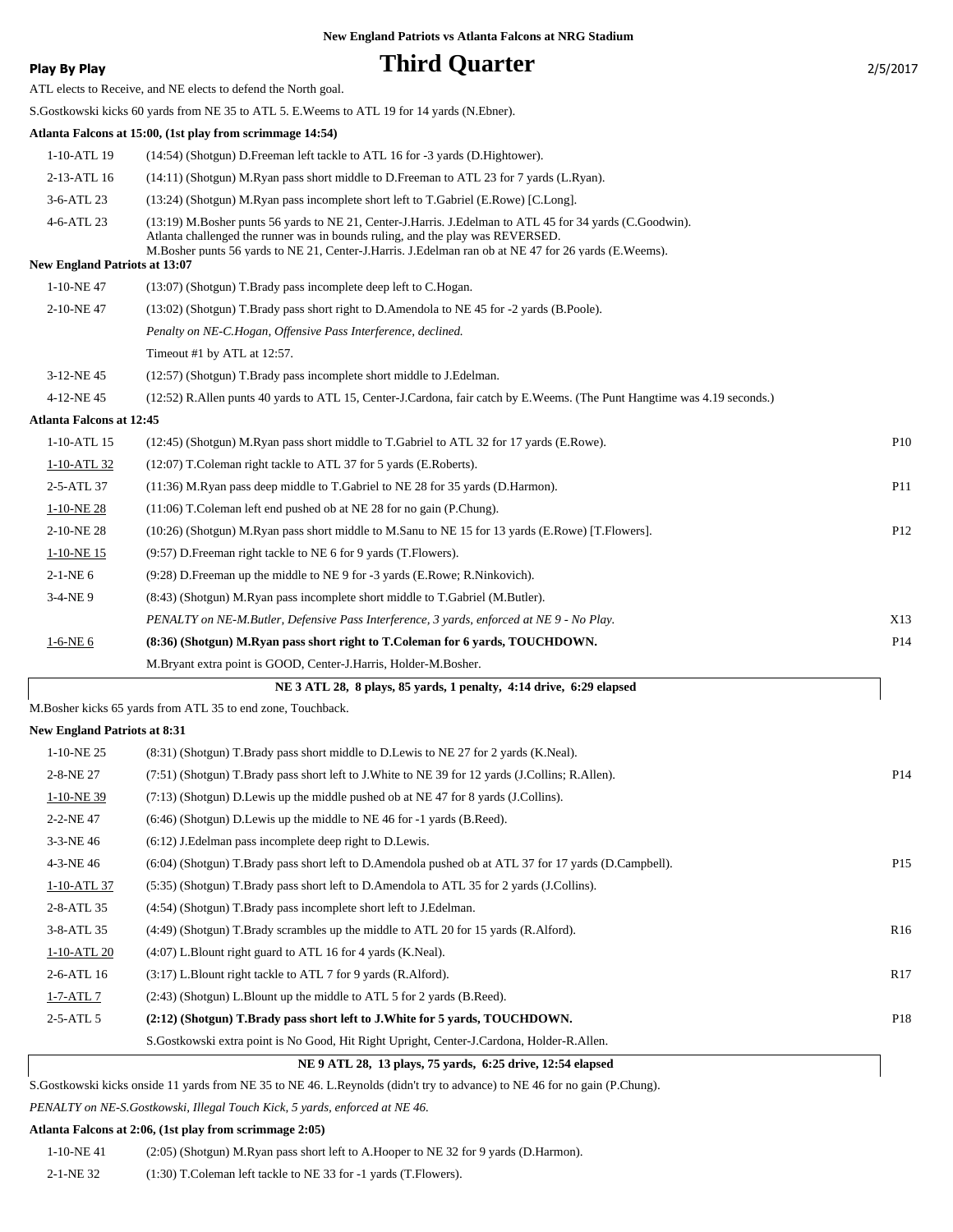*PENALTY on ATL-J.Matthews, Offensive Holding, 10 yards, enforced at NE 32 - No Play.* Timeout #2 by ATL at 00:59.

2-11-NE 42 (:59) (Shotgun) M.Ryan pass incomplete short right to A.Hooper (P.Chung).

3-11-NE 42 (:52) (Shotgun) M.Ryan sacked at ATL 49 for -9 yards (sack split by K.Van Noy and T.Flowers).

4-20-ATL 49 *(:04) (Punt formation) PENALTY on ATL-M.Bosher, Delay of Game, 5 yards, enforced at ATL 49 - No Play.*

| <b>END OF OUARTER</b>       |       | Time | <b>First Downs</b> |  |                 |    | <b>Efficiencies</b> |        |  |
|-----------------------------|-------|------|--------------------|--|-----------------|----|---------------------|--------|--|
|                             | Score | Poss |                    |  | $R$ $P$ $X$ $T$ |    | 3 Down              | 4 Down |  |
| <b>New England Patriots</b> |       | 6:47 |                    |  | 2 3 0 5         |    | 1/3                 | 1/1    |  |
| Atlanta Falcons             | 28    | 8:13 | $\mathbf{0}$       |  | 4 1             | -5 | 0/2                 | 0/0    |  |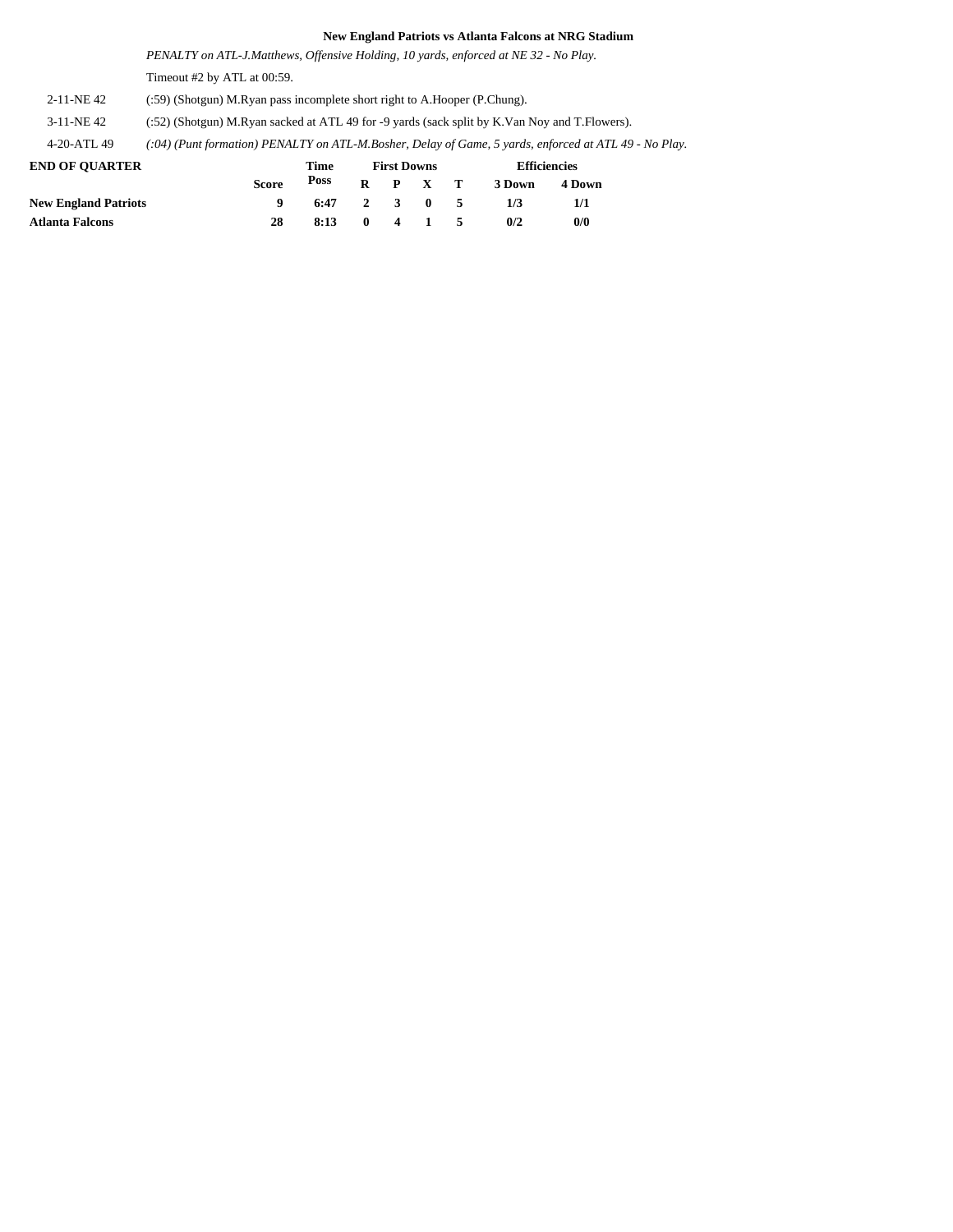| <b>Play By Play</b>                  | <b>Fourth Quarter</b>                                                                                                                                                                                                   | 2/5/2017        |
|--------------------------------------|-------------------------------------------------------------------------------------------------------------------------------------------------------------------------------------------------------------------------|-----------------|
| Atlanta Falcons continued.           |                                                                                                                                                                                                                         |                 |
| 4-25-ATL 44                          | (15:00) M.Bosher punts 42 yards to NE 14, Center-J.Harris. P.Chung to NE 13 for -1 yards (J.Hardy).                                                                                                                     |                 |
| <b>New England Patriots at 14:51</b> |                                                                                                                                                                                                                         |                 |
| $1-10-NE$ 13                         | (14:51) (Shotgun) T.Brady pass deep right to M.Mitchell ran ob at NE 28 for 15 yards (J.Collins).                                                                                                                       | P19             |
| 1-10-NE 28                           | (14:29) (Shotgun) T.Brady pass short middle to M.Mitchell to NE 35 for 7 yards (J.Collins).                                                                                                                             |                 |
| 2-3-NE 35                            | (14:00) (Shotgun) J. White up the middle to NE 41 for 6 yards (K. Neal).                                                                                                                                                | R20             |
| $1-10-NE$ 41                         | (13:21) (Shotgun) T.Brady pass incomplete deep left to J.Edelman.                                                                                                                                                       |                 |
| 2-10-NE41                            | (13:13) (Shotgun) T.Brady pass short right to M.Mitchell to ATL 41 for 18 yards (R.Alford).                                                                                                                             | P <sub>21</sub> |
| 1-10-ATL 41                          | (12:47) (Shotgun) T.Brady pass short right to J.White pushed ob at ATL 32 for 9 yards (R.Alford).                                                                                                                       |                 |
| 2-1-ATL 32                           | (12:24) (Shotgun) T.Brady pass incomplete short middle to D.Amendola.                                                                                                                                                   |                 |
| 3-1-ATL 32                           | (12:20) (Shotgun) T.Brady pass deep right to M.Bennett to ATL 7 for 25 yards (K.Neal).                                                                                                                                  | P <sub>22</sub> |
| 1-7-ATL 7                            | (11:48) (Shotgun) T.Brady sacked at ATL 12 for -5 yards (G.Jarrett).                                                                                                                                                    |                 |
| 2-12-ATL 12                          | (11:07) (Shotgun) T.Brady pass short left to J.White to ATL 10 for 2 yards (J.Collins, D.Campbell).                                                                                                                     |                 |
| 3-10-ATL 10                          | (10:25) (Shotgun) T.Brady sacked at ATL 15 for -5 yards (G.Jarrett).                                                                                                                                                    |                 |
| 4-15-ATL 15                          | (9:48) S.Gostkowski 33 yard field goal is GOOD, Center-J.Cardona, Holder-R.Allen.                                                                                                                                       |                 |
|                                      | NE 12 ATL 28, 12 plays, 72 yards, 5:07 drive, 5:16 elapsed                                                                                                                                                              |                 |
|                                      | S. Gostkowski kicks 48 yards from NE 35 to ATL 17. J. Hardy pushed ob at ATL 27 for 10 yards (B. Mingo).                                                                                                                |                 |
|                                      | Atlanta Falcons at 9:44, (1st play from scrimmage 9:40)                                                                                                                                                                 |                 |
| 1-10-ATL 27                          | (9:40) T.Coleman right end to ATL 35 for 8 yards (P.Chung).                                                                                                                                                             |                 |
| 2-2-ATL 35                           | (9:00) T.Coleman up the middle to ATL 36 for 1 yard (T.Flowers; L.Ryan). ATL-T.Coleman was injured during the play.                                                                                                     |                 |
| 3-1-ATL 36                           | (8:31) (Shotgun) M.Ryan sacked at ATL 25 for -11 yards (D.Hightower). FUMBLES (D.Hightower) [D.Hightower], RECOVERED by NE-<br>A.Branch at ATL 25. A.Branch to ATL 25 for no gain (C.Chester).                          |                 |
| <b>New England Patriots at 8:24</b>  |                                                                                                                                                                                                                         |                 |
| 1-10-ATL 25                          | (8:24) T.Brady sacked at ATL 30 for -5 yards (D.Freeney).                                                                                                                                                               |                 |
| 2-15-ATL 30                          | (7:41) (Shotgun) T.Brady pass short middle to J.White to ATL 26 for 4 yards (K.Neal).                                                                                                                                   |                 |
| 3-11-ATL 26                          | (7:03) (Shotgun) T.Brady pass short left to M.Mitchell to ATL 14 for 12 yards (C.Goodwin).                                                                                                                              | P <sub>23</sub> |
| 1-10-ATL 14                          | (6:34) (Shotgun) T.Brady pass short left to D.Amendola to ATL 6 for 8 yards (R.Allen).                                                                                                                                  |                 |
| $2-2-ATL$ 6                          | (6:00) (Shotgun) T.Brady pass short left to D.Amendola for 6 yards, TOUCHDOWN.                                                                                                                                          | P <sub>24</sub> |
|                                      | (Direct Snap) TWO-POINT CONVERSION ATTEMPT. J. White rushes up the middle. ATTEMPT SUCCEEDS.                                                                                                                            |                 |
|                                      | NE 20 ATL 28, 5 plays, 25 yards, 2:28 drive, 9:04 elapsed                                                                                                                                                               |                 |
|                                      | S. Gostkowski kicks 62 yards from NE 35 to ATL 3. J. Hardy pushed ob at ATL 10 for 7 yards (J. Jones).                                                                                                                  |                 |
|                                      | Atlanta Falcons at 5:56, (1st play from scrimmage 5:53)                                                                                                                                                                 |                 |
| $1-10-ATL$ 10                        | (5:53) M.Ryan pass short left to D.Freeman to ATL 49 for 39 yards (E.Roberts).                                                                                                                                          | P <sub>15</sub> |
| 1-10-ATL 49                          | (5:18) D.Freeman right end to NE 49 for 2 yards (J.Sheard, P.Chung). ATL-R.Schraeder was injured during the play.                                                                                                       |                 |
| 2-8-NE 49                            | (4:47) (Shotgun) M.Ryan pass deep right to J.Jones to NE 22 for 27 yards.                                                                                                                                               | P <sub>16</sub> |
| $1-10-NE$ 22                         | (4:40) D. Freeman left end to NE 23 for -1 yards (D. McCourty).                                                                                                                                                         |                 |
| 2-11-NE 23                           | (3:56) (Shotgun) M.Ryan sacked at NE 35 for -12 yards (T.Flowers).                                                                                                                                                      |                 |
|                                      | Timeout #1 by NE at 03:50.                                                                                                                                                                                              |                 |
| 3-23-NE 35                           | (3:50) (Shotgun) M.Ryan pass short left to M.Sanu pushed ob at NE 26 for 9 yards (L.Ryan).                                                                                                                              |                 |
|                                      | PENALTY on ATL-J.Matthews, Offensive Holding, 10 yards, enforced at NE 35 - No Play.                                                                                                                                    |                 |
| 3-33-NE45                            | (3:44) (Shotgun) M.Ryan pass incomplete short left to T.Gabriel.                                                                                                                                                        |                 |
| 4-33-NE45                            | (3:38) M.Bosher punts 36 yards to NE 9, Center-J.Harris, fair catch by J.Edelman. (The Punt Hangtime was 4.31 seconds.)                                                                                                 |                 |
| <b>New England Patriots at 3:30</b>  |                                                                                                                                                                                                                         |                 |
| $1-10-NE$ 9                          | (3:30) (Shotgun) T.Brady pass incomplete short right to J.White [G.Jarrett].                                                                                                                                            |                 |
| 2-10-NE9                             | (3:24) (Shotgun) T.Brady pass incomplete deep right to C.Hogan.                                                                                                                                                         |                 |
| $3-10-NE$ 9                          | (3:17) (Shotgun) T.Brady pass short right to C.Hogan to NE 25 for 16 yards (J.Collins).                                                                                                                                 | P <sub>25</sub> |
| $1-10-NE$ 25                         | (2:38) (Shotgun) T.Brady pass incomplete short middle to J.Edelman (R.Alford).                                                                                                                                          |                 |
| $2-10$ -NE $25\,$                    | (2:34) (Shotgun) T.Brady pass short left to M.Mitchell pushed ob at NE 36 for 11 yards (J.Collins).                                                                                                                     | P <sub>26</sub> |
| 1-10-NE 36                           | (2:28) (Shotgun) T.Brady pass deep middle to J.Edelman to ATL 41 for 23 yards (K.Neal).<br>Atlanta challenged the pass completion ruling, and the play was Upheld. The ruling on the field was confirmed. (Timeout #3.) | P27             |

1-10-ATL 41 (2:03) (Shotgun) T.Brady pass deep right to D.Amendola to ATL 21 for 20 yards (B.Poole). P28

Two-Minute Warning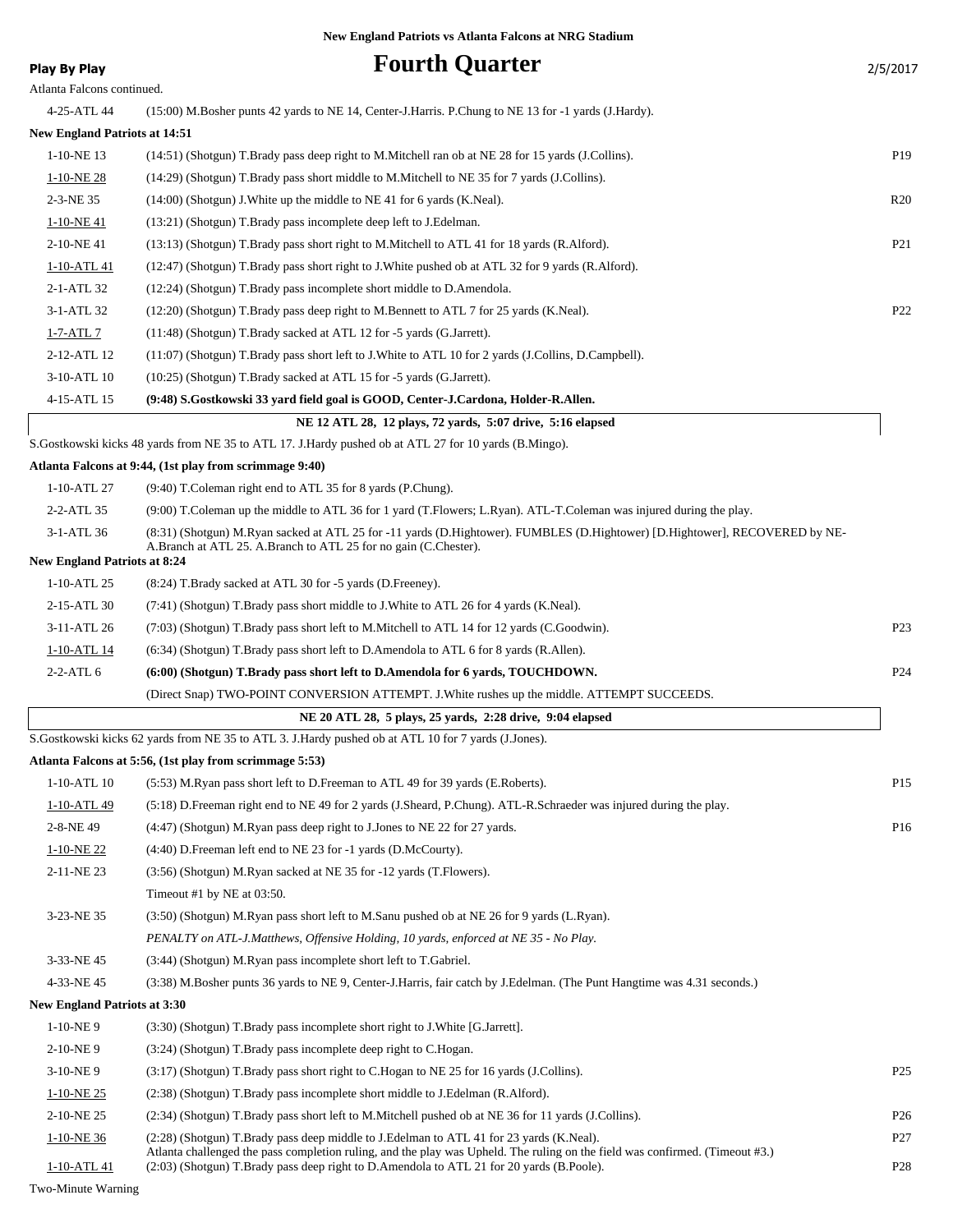|                                     | New England Patriots vs Atlanta Falcons at NRG Stadium                                                                                                                                                |                 |
|-------------------------------------|-------------------------------------------------------------------------------------------------------------------------------------------------------------------------------------------------------|-----------------|
| 1-10-ATL 21                         | (1:57) (Shotgun) T.Brady pass short right to J.White to ATL 8 for 13 yards (B.Poole; R.Allen).                                                                                                        | P <sub>29</sub> |
| $1-8-ATL8$                          | $(1:25)$ (Shotgun) T.Brady pass short right to J.White to ATL 1 for 7 yards (D.Jones).                                                                                                                |                 |
| $2-1-ATL$ 1                         | (1:00) J. White right guard for 1 yard, TOUCHDOWN.                                                                                                                                                    | <b>R30</b>      |
|                                     | TWO-POINT CONVERSION ATTEMPT. T.Brady pass to D.Amendola is complete. ATTEMPT SUCCEEDS.                                                                                                               |                 |
|                                     | PENALTY on ATL-D.Freeney, Defensive Offside, 5 yards, enforced between downs.                                                                                                                         |                 |
|                                     | NE 28 ATL 28, 10 plays, 91 yards, 2:33 drive, 14:03 elapsed                                                                                                                                           |                 |
|                                     | S. Gostkowski kicks 60 yards from NE 40 to ATL 0. E. Weems to ATL 11 for 11 yards (B. Bolden).                                                                                                        |                 |
|                                     | Atlanta Falcons at 0:57, (1st play from scrimmage 0:52)                                                                                                                                               |                 |
| 1-10-ATL 11                         | $(352)$ (Shotgun) M.Ryan pass short left to M.Sanu to ATL 23 for 12 yards (L.Ryan).                                                                                                                   | P <sub>17</sub> |
| 1-10-ATL 23                         | (:32) (Shotgun) M.Ryan pass short right to A.Hooper to ATL 27 for 4 yards (M.Butler).                                                                                                                 |                 |
| 2-6-ATL 27                          | (:19) M.Ryan spiked the ball to stop the clock.                                                                                                                                                       |                 |
| 3-6-ATL 27                          | (:18) (Shotgun) M.Ryan pass incomplete deep left to A.Hooper [T.Flowers].<br>The Replay Official reviewed the incomplete pass ruling, and the play was Upheld. The ruling on the field was confirmed. |                 |
| 4-6-ATL 27                          | $(11)$ M.Bosher punts 38 yards to NE 35, Center-J.Harris, fair catch by J.Edelman.                                                                                                                    |                 |
| <b>New England Patriots at 0:03</b> |                                                                                                                                                                                                       |                 |
| 1-10-NE 35                          | (:03) D.Lewis left end ran ob at NE 48 for 13 yards. NE-D.Lewis was injured during the play. His return is Questionable.                                                                              | R31             |
| <b>END OF QUARTER</b>               | <b>Efficiencies</b><br>Time<br><b>First Downs</b>                                                                                                                                                     |                 |
|                                     | Poss<br><b>Score</b><br>R<br>$\mathbf{P}$<br>$\mathbf{X}$<br>т<br>3 Down<br>4 Down                                                                                                                    |                 |

|                             | <b>Score</b> | Poss              | $R$ $P$ $X$ $T$             |  | 3 Down | 4 Dow |
|-----------------------------|--------------|-------------------|-----------------------------|--|--------|-------|
| <b>New England Patriots</b> | 28           | $10:11$ 3 10 0 13 |                             |  | 3/4    | 0/0   |
| Atlanta Falcons             | 28           | 4:49              | $0 \quad 3 \quad 0 \quad 3$ |  | 0/3    | 0/0   |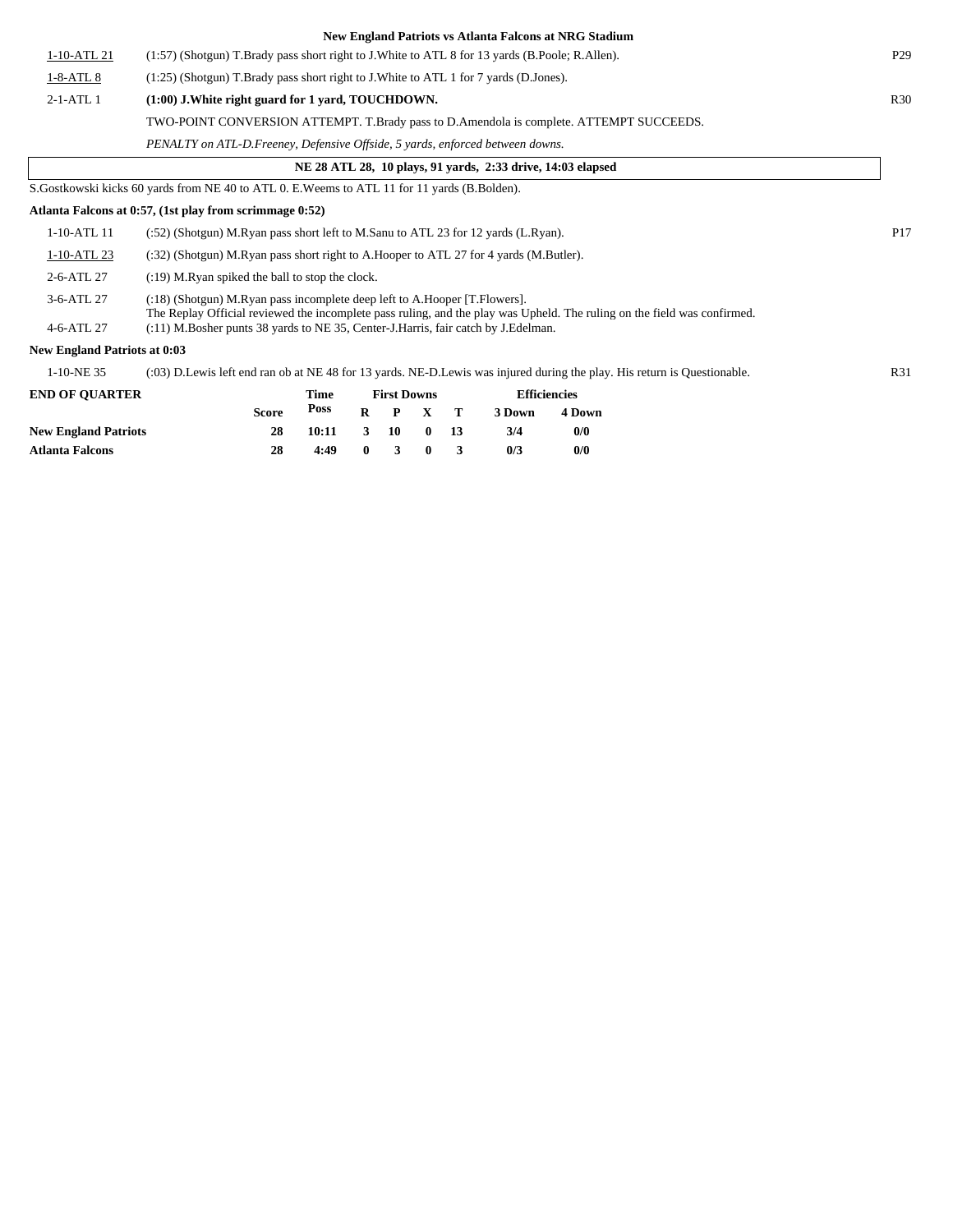### **Play By Play** 2/5/2017

NE wins toss, elects to Receive, and ATL elects to defend the South goal.

M.Bosher kicks 65 yards from ATL 35 to end zone, Touchback.

#### **New England Patriots at 15:00**

| <b>END OF OUARTER</b> | <b>First Downs</b><br><b>Efficiencies</b><br>Time                                                                                                                                     |     |
|-----------------------|---------------------------------------------------------------------------------------------------------------------------------------------------------------------------------------|-----|
|                       | NE 34 ATL 28, 8 plays, 75 yards, 1 penalty, 3:58 drive, 3:58 elapsed                                                                                                                  |     |
| $2 - 2 - ATL2$        | (11:08) J. White right end for 2 vards, TOUCHDOWN.<br>The Replay Official reviewed the runner broke the plane ruling, and the play was Upheld. The ruling on the field was confirmed. | R37 |
| $1-2-ATL2$            | $(11:13)$ T.Brady pass incomplete short right to M.Bennett (V.Beasley).                                                                                                               |     |
|                       | PENALTY on ATL-D.Campbell, Defensive Pass Interference, 13 yards, enforced at ATL 15 - No Play.                                                                                       | X36 |
| $1-10-ATL$ 15         | (11:18) (Shotgun) T.Brady pass incomplete short right to M.Bennett (D.Campbell).                                                                                                      |     |
| $1-10-ATL$ 25         | $(11:56)$ (Shotgun) J. White right end pushed ob at ATL 15 for 10 yards (R. Alford).                                                                                                  | R35 |
| 2-13-ATL 40           | (12:37) (Shotgun) T.Brady pass short left to J.Edelman to ATL 25 for 15 yards (R.Alford).                                                                                             | P34 |
| 1-10-ATL 37           | (13:12) (Shotgun) T.Brady pass short left to J.White to ATL 40 for -3 yards (D.Jones).                                                                                                |     |
| 1-10-NE45             | (13:59) (Shotgun) T.Brady pass short left to C.Hogan to ATL 37 for 18 yards (K.Neal; D.Jones).                                                                                        | P33 |
| 2-4-NE 31             | $(14:26)$ (Shotgun) T.Brady pass short right to D.Amendola ran ob at NE 45 for 14 yards.                                                                                              | P32 |
| $1-10-NE$ 25          | (15:00) (Shotgun) T.Brady pass short left to J.White pushed ob at NE 31 for 6 yards (D.Jones).                                                                                        |     |
| www.mathimatic.com    |                                                                                                                                                                                       |     |

|                             | <b>Score</b> | $\frac{\text{Poss}}{\text{R}}$ P X T |              |              |              |   | 3 Down | 4 Down |
|-----------------------------|--------------|--------------------------------------|--------------|--------------|--------------|---|--------|--------|
| <b>New England Patriots</b> | 34           | $3:58$ 2 3 1 6                       |              |              |              |   | 0/0    | 0/0    |
| Atlanta Falcons             | 28           | 0:00                                 | $\mathbf{0}$ | $\mathbf{0}$ | $\mathbf{0}$ | 0 | 0/0    | 0/0    |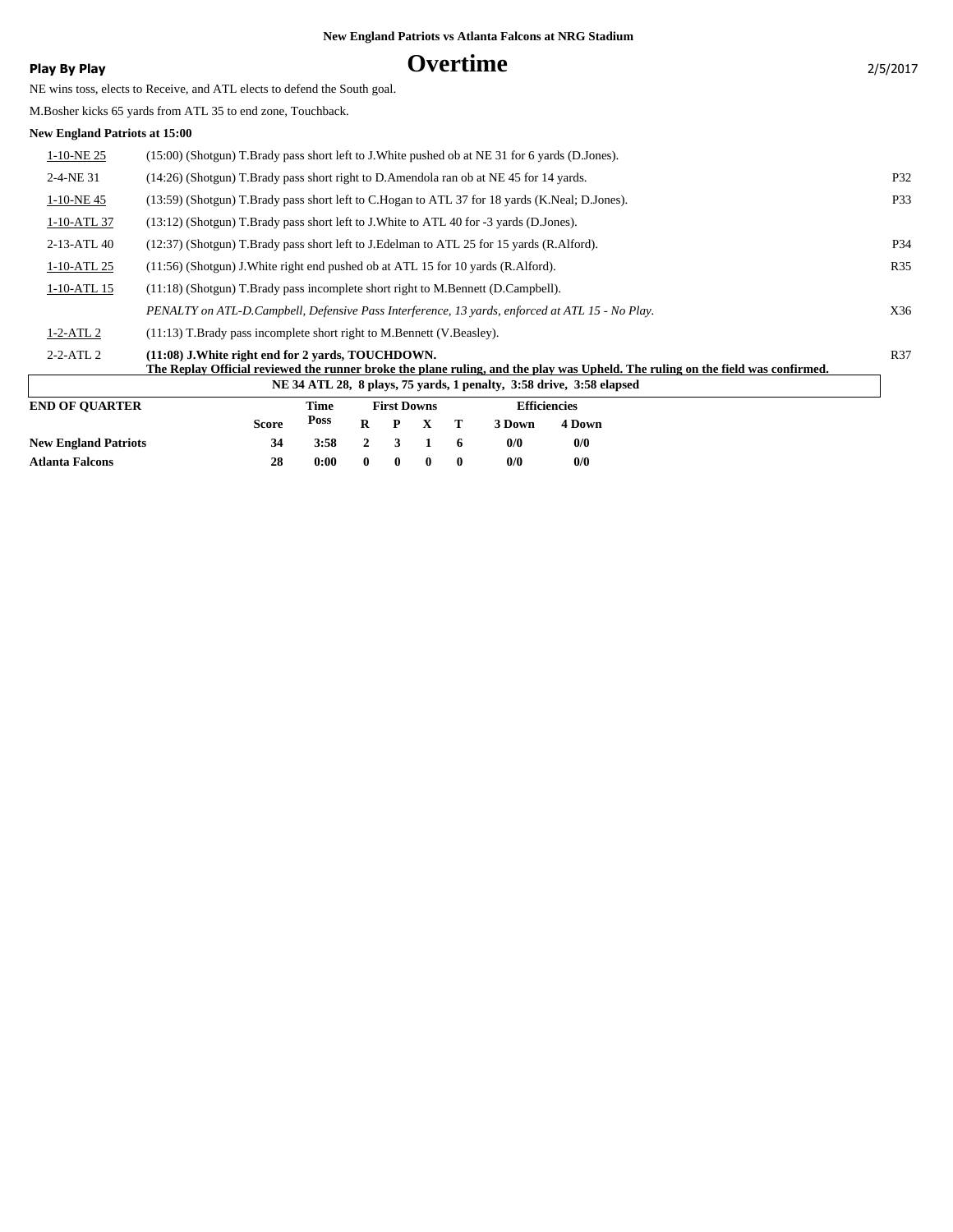# **Miscellaneous Statistics Report**

**New England Patriots vs Atlanta Falcons**

**2/5/2017 at NRG Stadium**

### **Ten Longest Plays for New England Patriots**

| Yards | 0tr | <b>Play Start</b> | <b>Play Description</b>                                                                                                                                                                                                 |
|-------|-----|-------------------|-------------------------------------------------------------------------------------------------------------------------------------------------------------------------------------------------------------------------|
| 28    |     | 2 2-10-NE43       | (1:37) (Shotgun) T.Brady pass short right to J.White to ATL 29 for 28 yards (R.Allen).                                                                                                                                  |
| 27    |     | 2 3-1-NE 40       | (15:00) (Shotgun) T.Brady pass deep right to J.Edelman to ATL 33 for 27 yards (R.Alford).                                                                                                                               |
| 25    |     | 4 3-1-ATL 32      | (12:20) (Shotgun) T.Brady pass deep right to M.Bennett to ATL 7 for 25 yards (K.Neal).                                                                                                                                  |
| 23    |     | 4 1-10-NE 36      | (2:28) (Shotqun) T.Brady pass deep middle to J.Edelman to ATL 41 for 23 yards (K.Neal).<br>Atlanta challenged the pass completion ruling, and the play was Upheld. The ruling on the field was confirmed. (Timeout #3.) |
| 20    |     | 4 1-10-ATL 41     | (2:03) (Shotgun) T.Brady pass deep right to D.Amendola to ATL 21 for 20 yards (B.Poole).                                                                                                                                |
| 18    |     | 4 2-10-NE 41      | (13:13) (Shotgun) T.Brady pass short right to M.Mitchell to ATL 41 for 18 yards (R.Alford).                                                                                                                             |
| 18    |     | 5 1-10-NE45       | (13:59) (Shotgun) T.Brady pass short left to C.Hogan to ATL 37 for 18 yards (K.Neal; D.Jones).                                                                                                                          |
| 17    |     | 3 4-3-NE 46       | (6:04) (Shotgun) T.Brady pass short left to D.Amendola pushed ob at ATL 37 for 17 yards (D.Campbell).                                                                                                                   |
| 16    |     | 4 3-10-NE9        | (3:17) (Shotqun) T.Brady pass short right to C.Hogan to NE 25 for 16 yards (J.Collins).                                                                                                                                 |
| 15    |     | 1 1-10-NE 25      | (9:22) T.Brady pass short left to C.Hogan to NE 40 for 15 yards (J.Collins) [T.Jackson].                                                                                                                                |

#### **Ten Longest Plays for Atlanta Falcons**

**Yards Qtr Play Start Play Description**

| 39 |    | 4 1-10-ATL 10 | (5:53) M.Ryan pass short left to D.Freeman to ATL 49 for 39 yards (E.Roberts).                   |
|----|----|---------------|--------------------------------------------------------------------------------------------------|
| 37 |    | 1 1-10-ATL 8  | (13:37) D. Freeman left end to ATL 45 for 37 yards (M. Butler; D. McCourty).                     |
| 35 |    | 3 2-5-ATL 37  | (11:36) M.Ryan pass deep middle to T.Gabriel to NE 28 for 35 yards (D.Harmon).                   |
| 27 |    | 4 2-8-NE49    | (4:47) (Shotgun) M.Ryan pass deep right to J.Jones to NE 22 for 27 yards.                        |
| 24 |    | 2 1-10-ATL 38 | (10:37) M.Ryan pass deep right to T.Gabriel to NE 38 for 24 yards (D.McCourty).                  |
| 23 |    | 2 1-10-ATL 48 | (13:29) M.Ryan pass deep left to J.Jones ran ob at NE 29 for 23 yards.                           |
| 19 |    | 2 1-10-ATL 29 | (14:08) (Shotgun) M.Ryan pass short middle to J.Jones to ATL 48 for 19 yards (L.Ryan).           |
| 19 |    | 2 3-9-NE 19   | (8:55) (Shotgun) M.Ryan pass deep left to A.Hooper for 19 yards, TOUCHDOWN.                      |
| 18 |    | 2 1-10-NE 38  | (10:11) M.Ryan pass deep left to J.Jones pushed ob at NE 20 for 18 yards (E.Rowe) [S.McClellin]. |
| 17 | 3. | 1-10-ATL 15   | (12:45) (Shotgun) M.Ryan pass short middle to T.Gabriel to ATL 32 for 17 yards (E.Rowe).         |
|    |    |               |                                                                                                  |

|                | <b>Touchdown Scoring Information</b> | Offense |          | <b>Defense</b> Special Teams |  |  |
|----------------|--------------------------------------|---------|----------|------------------------------|--|--|
| <b>VISITOR</b> | New England Patriots                 |         |          |                              |  |  |
| <b>HOME</b>    | Atlanta Falcons                      | 3       | $\sim$ 1 |                              |  |  |
|                | <b>Player Scoring Information</b>    |         |          |                              |  |  |

|            | -<br>Club Player | TD. | Rush<br>TD | <b>Rec KO TD</b><br>TD |   | <b>Punt Int TD</b><br>TD |   | Fum<br>TD    | Misc<br>TD | FG           | <b>XP</b>    | 2Pt<br>Rush | 2Pt<br>Rec | Sfty         | Points |
|------------|------------------|-----|------------|------------------------|---|--------------------------|---|--------------|------------|--------------|--------------|-------------|------------|--------------|--------|
| <b>NE</b>  | J.White          | 0   |            |                        | 0 | 0                        | 0 | 0            | 0          | 0            | 0            |             | 0          | 0            | 20     |
| <b>NE</b>  | D.Amendola       | 0   | 0          |                        | 0 | 0                        | 0 | 0            | 0          | 0            | 0            | 0           |            | 0            | 8      |
| <b>NE</b>  | S.Gostkowski     | 0   | 0          |                        | 0 | 0                        | 0 | 0            | 0          |              | 0            |             | 0          | 0            | 6      |
| <b>ATL</b> | D.Freeman        | 0   |            | $\Omega$               | 0 | 0                        | 0 | $\mathbf{0}$ | 0          | 0            | $\mathbf{0}$ | 0           | 0          | $\mathbf{0}$ | 6      |
| ATL        | T.Coleman        | 0   | 0          |                        | 0 | 0                        | 0 | 0            | 0          | 0            | $\mathbf{0}$ | 0           | 0          | $\mathbf{0}$ | 6      |
| ATL        | A.Hooper         | 0   | 0          |                        | 0 | 0                        | 0 | 0            | 0          | 0            | 0            | $\Omega$    | 0          | $\mathbf{0}$ | 6      |
| <b>ATL</b> | R.Alford         | 0   | 0          |                        | 0 |                          |   |              | 0          | 0            | 0            |             | 0          | 0            | 6      |
| ATL        | M.Bryant         | 0   | 0          |                        | 0 | 0                        | 0 | 0            | 0          | $\mathbf{0}$ | 4            |             | 0          | 0            | 4      |

| <b>Possession Detail</b>    | <b>First Half</b> |      | <b>Second Half</b> |       | Game           |       |  |
|-----------------------------|-------------------|------|--------------------|-------|----------------|-------|--|
|                             | <b>Visitor</b>    | Home | Visitor            | Home  | <b>Visitor</b> | Home  |  |
| Largest Lead                | 0                 | 21   | 6                  | 25    | 6              | 25    |  |
| Drives Leading              | 0                 |      | 0                  |       | 0              |       |  |
| Time of Possession Leading  | 0:00              | 1:51 | 0:00               | 12:08 | 0:00           | 13:59 |  |
| Largest Deficit             | $-21$             | 0    | $-25$              | -6    | $-25$          | -6    |  |
| Drives Trailing             | 3                 | 0    |                    | 0     | 8              | 0     |  |
| Time of Possession Trailing | 10:24             | 0:00 | 16:55              | 0:00  | 27:19          | 0:00  |  |
| Times Score Tied Up         |                   | 0    |                    |       |                |       |  |
| Lead Changes                |                   |      |                    |       |                |       |  |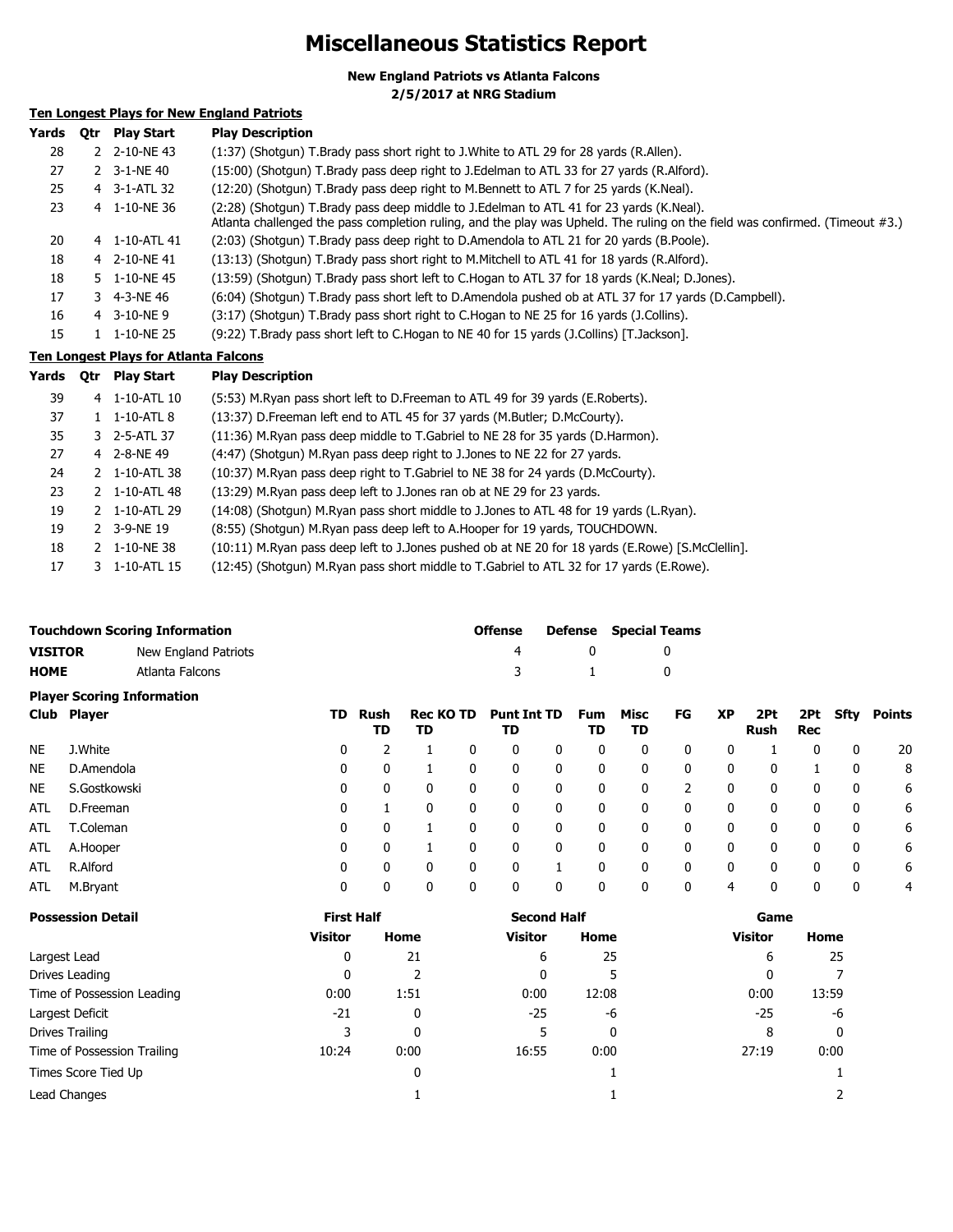# **Playtime Percentage**

**New England Patriots Atlanta Falcons** *Percent of playtime per player on offense, defense and special teams*

|                  |           | <b>Offense</b> | <b>Defense</b> | <b>Special Teams</b> |     |                         |           | <b>Offense</b> | <b>Defense</b> | <b>Special Teams</b> |     |
|------------------|-----------|----------------|----------------|----------------------|-----|-------------------------|-----------|----------------|----------------|----------------------|-----|
| N Solder         | Т         | 99 100%        |                | 3                    |     | 10% C Chester           | G         | 49 100%        |                | 5                    | 16% |
| M Cannon         | т         | 99 100%        |                | 3                    |     | 10% A Levitre           | G         | 49 100%        |                | 5                    | 16% |
| S Mason          | G         | 99 100%        |                | 3                    |     | 10% J Matthews          | Τ         | 49 100%        |                | 5                    | 16% |
| J Thuney         | G         | 99 100%        |                | 3                    |     | 10% A Mack              | С         | 49 100%        |                |                      |     |
| D Andrews        | C         | 99 100%        |                |                      |     | M Ryan                  | QB        | 49 100%        |                |                      |     |
| T Brady          | QB        | 99 100%        |                |                      |     | M Sanu                  | <b>WR</b> | 96%<br>47      |                | 2                    | 6%  |
| C Hogan          | <b>WR</b> | 98%<br>97      |                |                      |     | J Jones                 | <b>WR</b> | 82%<br>40      |                | 2                    | 6%  |
| J Edelman        | <b>WR</b> | 91%<br>90      |                | 10                   |     | 32% R Schraeder         | Τ         | 39<br>80%      |                | 5                    | 16% |
| M Bennett        | TE        | 86 87%         |                |                      |     | A Hooper                | TE        | 76%<br>37      |                | 2                    | 6%  |
| J White          | <b>RB</b> | 71 72%         |                |                      |     | D Freeman               | RB        | 61%<br>30      |                |                      |     |
| M Mitchell       | <b>WR</b> | 52 53%         |                |                      |     | T Gabriel               | <b>WR</b> | 53%<br>26      |                |                      |     |
| D Amendola       | <b>WR</b> | 45<br>45%      |                | 2                    | 6%  | L Toilolo               | TE        | 43%<br>21      |                | 15                   | 48% |
| L Blount         | RB        | 17%<br>17      |                |                      |     | T Coleman               | <b>RB</b> | 19<br>39%      |                |                      |     |
| D Lewis          | RB        | 12 12%         |                | 5                    | 16% | P DiMarco               | FB        | 20%<br>10      |                | 14                   | 45% |
| J Develin        | <b>FB</b> | 10%<br>10      |                | 10                   | 32% | T Compton               | Τ         | 20%<br>10      |                | 9                    | 29% |
| M Lengel         | TE        | 10%<br>10      |                | 9                    | 29% | A Robinson              | <b>WR</b> | 10<br>20%      |                |                      |     |
| C Fleming        | Τ         | 4%<br>4        |                | 3                    | 10% | J Hardy                 | <b>WR</b> | 5 10%          |                | 21                   | 68% |
| M Slater         | <b>WR</b> | 1%<br>1        |                | 20                   | 65% | K Neal                  | FS        |                | 99 100%        | 10                   | 32% |
| P Chung          | SS        |                | 49 100%        | 18                   | 58% | D Jones                 | LB        |                | 99 100%        | 3                    | 10% |
| D McCourty       | <b>FS</b> |                | 49 100%        | 18                   | 58% | R Alford                | CB        |                | 99%<br>98      | 7                    | 23% |
| D Hightower      | LB        |                | 49 100%        | 5                    | 16% | R Allen                 | SS        |                | 99%<br>98      | 5                    | 16% |
| L Ryan           | <b>CB</b> |                | 49 100%        |                      |     | J Collins               | CB        |                | 96%<br>95      | 1                    | 3%  |
| M Butler         | CB        |                | 49 100%        |                      |     | <b>B</b> Poole          | CB        |                | 91%<br>90      | 7                    | 23% |
| <b>T Flowers</b> | DE        |                | 92%<br>45      |                      |     | V Beasley               | LB        |                | 72%<br>71      | 1                    | 3%  |
| A Branch         | DT        |                | 73%<br>36      | 8                    | 26% |                         | LB        |                | 61%<br>60      | 1                    | 3%  |
| E Rowe           | CB        |                | 65%<br>32      |                      |     | D Campbell<br>G Jarrett | DT        |                | 58%            | 4                    | 13% |
| K Van Noy        | LB        |                | 61%<br>30      | 12                   | 39% | D Freeney               | DE        |                | 57<br>57%      |                      |     |
| D Harmon         | SS        |                | 59%<br>29      | 6                    | 19% |                         |           |                | 56             |                      |     |
| M Brown          | DT        |                | 59%<br>29      | 5                    | 16% | J Babineaux             | DT        |                | 49%<br>49      | 5                    | 16% |
| R Ninkovich      | DE        |                | 55%<br>27      | $\overline{7}$       | 23% | B Reed                  | DE        |                | 44%<br>44      | 18                   | 58% |
| J Sheard         | DE        |                | 47%<br>23      |                      |     | R Hageman               | DT        |                | 41<br>41%      | 4                    | 13% |
| C Long           | DE        |                | 15<br>31%      |                      |     | D Olatoye               | CB        |                | 31%<br>31      | 6                    | 19% |
| E Roberts        | LB        |                | 29%<br>14      |                      |     | C Upshaw                | DT        |                | 26%<br>26      | 7                    | 23% |
| S McClellin      | LB        |                | 16%<br>8       | 24                   | 77% | T Jackson               | DE        |                | 25%<br>25      | 3                    | 10% |
| V Valentine      | DT        |                | 12%<br>6       | 5                    | 16% | J Vellano               | NT        |                | 22%<br>22      |                      |     |
| N Ebner          | FS        |                |                | 28                   | 90% | C Goodwin               | <b>CB</b> |                | 16%<br>16      | 23                   | 74% |
| <b>B</b> Bolden  | <b>RB</b> |                |                | 23                   | 74% | P Wheeler               | LB        |                | 8%<br>8        | 11                   | 35% |
| <b>B</b> Mingo   | LB        |                |                | 23                   | 74% | S Neasman               | SS        |                | 3%<br>3        | 13                   | 42% |
| <b>B</b> King    | FS        |                |                | 23                   | 74% | L Reynolds              | LB        |                | 1%<br>1        | 23                   | 74% |
| J Jones          | CB        |                |                | 22                   | 71% | <b>B</b> Garland        | С         |                | 1%<br>1        | 8                    | 26% |
| G Grissom        | DE        |                |                | 17                   | 55% | P Worrilow              | LB        |                |                | 25                   | 81% |
| S Gostkowski     | Κ         |                |                | 9                    | 29% | E Weems                 | WR        |                |                | 23                   | 74% |
| R Allen          | P         |                |                | 7                    | 23% | M Bosher                | P         |                |                | 18                   | 58% |
| J Cardona        | LS        |                |                | 7                    |     | 23% J Perkins           | TE        |                |                | 13                   | 42% |

T Karras G 3 10% J Harris LS 12 39%